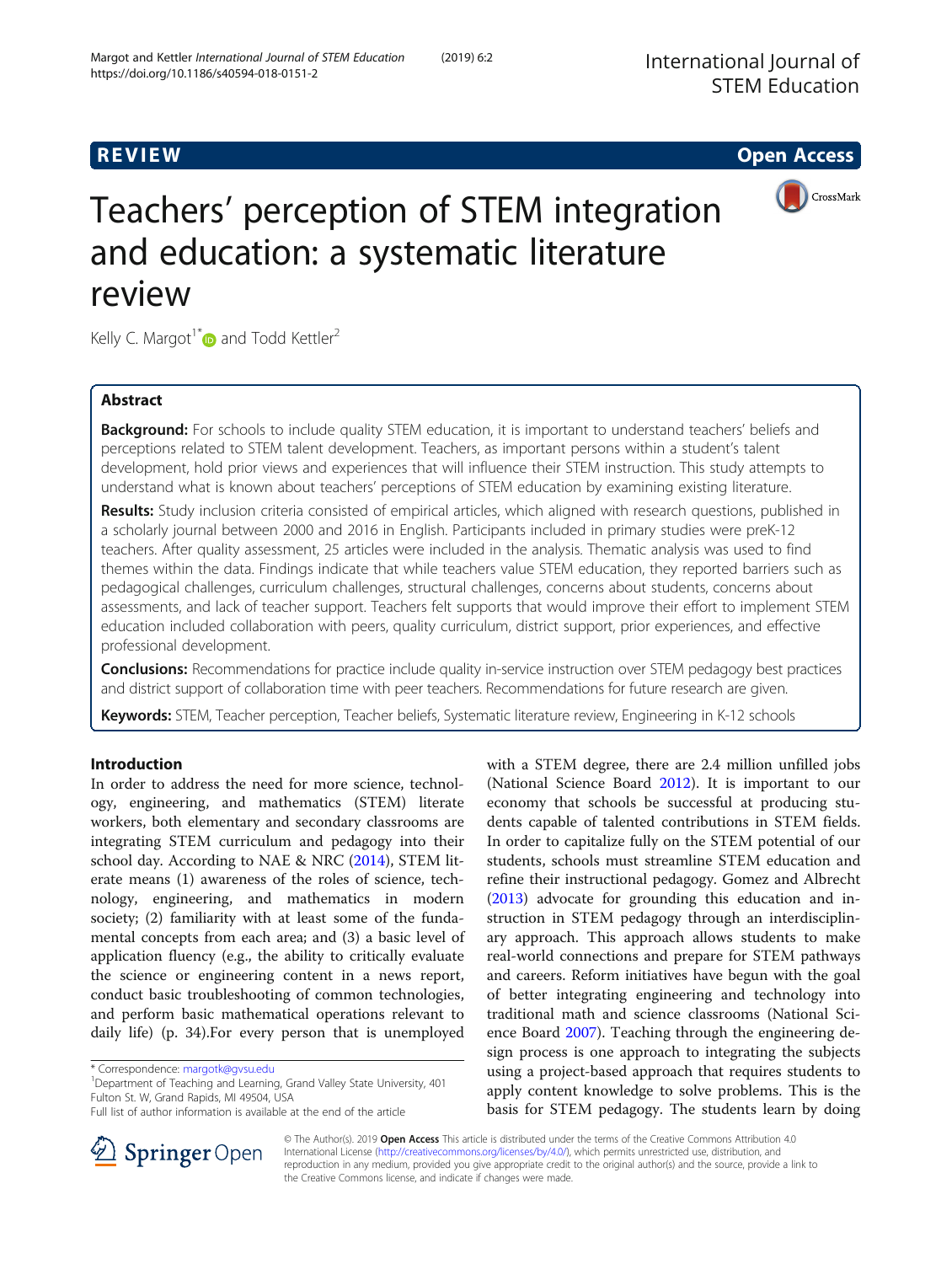and are encouraged to develop new understandings while refining their ideas (Mooney and Laubach [2002](#page-15-0)). Providing in-depth problem solving through STEM education with authentic experiences requires that teachers are skilled with this unique student-directed pedagogy. Educators have to understand the value and power of the engineering design process to enable students to fail and persevere. These teachers have to know not just their subject matter, but the content of the other disciplines. Also, they must feel capable of creating an educational environment that allows students to solve ill-defined problems while deepening their content knowledge.

#### STEM education and talent development

Gagné's ([2011](#page-14-0)) differentiated model of giftedness and talent explains how a person's natural abilities, or gifts, can be developed through learning and practice into talents. Part of this model is the presence of catalysts that can either inhibit or facilitate the talent development process. These catalysts can be intrapersonal, like perfectionism or confidence, environmental, like programs or persons, or chance, things like genetic make-up and family. Teachers are an example of persons who play the role of catalyst in the talent development process (Gagné [2007](#page-14-0)). In this role, they can either help or hinder a student's development of STEM talent. STEM programs are an example of an environmental catalyst. The availability of a quality STEM program in a student's education would facilitate their talent development in science, technology, engineering, and mathematics (MacFarlane [2016](#page-15-0)). The teacher plays an important role in this environment, and therefore, the person and environment work together to develop STEM talent in this model. Within Gagné's ([2011\)](#page-14-0) model, catalysts are not part of the initial gift or the end talent, they are just part of the developmental pathway between the two. During the learning and practice required to develop STEM talent, teachers and STEM programs provide the opportunities, support, and experiences students need to reach their potential (MacFarlane [2016\)](#page-15-0).

STEM education is not a well-defined experience, but it does involve similar hallmarks within the design and implementation (Honey et al. [2014](#page-15-0)). Moore et al. ([2014](#page-15-0)) conducted an extensive review of published literature, analyzed documents of state content standards, and consulted with experts in STEM fields in order to determine the ways teachers utilize STEM education in their classrooms. After this exhaustive search, these researchers designated a framework that includes six major tenets for quality K-12 STEM education: (a) the inclusion of math and science content, (b) student-centered pedagogy, (c) lessons are situated in engaging and motivating context, (d) inclusion of engineering design or redesign

challenge, (e) students learn from making mistakes, and (f) teamwork is emphasized. STEM in education is both a curriculum and pedagogy. The curriculum includes cross-curricular real-world challenges for students to solve. Judith Ramely, who was the director of the National Science Foundation's education and human resources division, decided on the acronym STEM. She explained that math and science are used as the bookends for engineering and technology (Christenson [2011](#page-14-0)). According to Honey et al. ([2014\)](#page-15-0), the integration of knowledge must be explicit both within the disciplines and across the disciplines. Students must have intentional instruction into the connectedness of science, technology, engineering, and mathematics. STEM education also includes the use of the engineering design process. There are various forms of this process, but they all include a cyclical process of students evaluating their solutions and then working to improve upon them. This revision step is an important part of STEM because it requires perseverance and the acknowledgment that solutions can always be improved upon. There is more than one answer to STEM challenges. STEM pedagogy explains the teacher's role within STEM instruction. The teacher guides students to examine problems from all angles by questioning. This pedagogy involves the philosophy that students are capable of guiding their own learning. Teachers are just there to facilitate this student-led process. Students use hands-on, practical applications of content in order to solve their challenges. Students are also introduced to STEM professions, which some researchers believe may increase the number of underrepresented populations in STEM jobs (Bagiati and Evangelou [2015\)](#page-14-0). The student goals of STEM education according to Honey et al. [\(2014](#page-15-0)) include STEM literacy, twenty-first century competencies, STEM workforce readiness, ability to make connections among STEM disciplines, and interest and engagement. While addressing the standards in each subject area, students engage in the engineering design process to make connections to the real world. An example is studying simple machines to discover how a car works.

STEM education includes student use of math and science concepts they have learned in an applied setting through the use of engineering design and technology. Instead of being taught in a vacuum, math and science are brought to life through their need to be used in order to solve a real problem (Chamberlin and Pereira [2017](#page-14-0)).

An example of STEM education in action was a student raising the question about what could be done to prevent a neighborhood raccoon from getting into his family's trashcan. The class analyzed the situation and the trashcan in question then proposed creating a clip for the lid using a 3D printer. The students carefully measured and designed the clip. After printing, they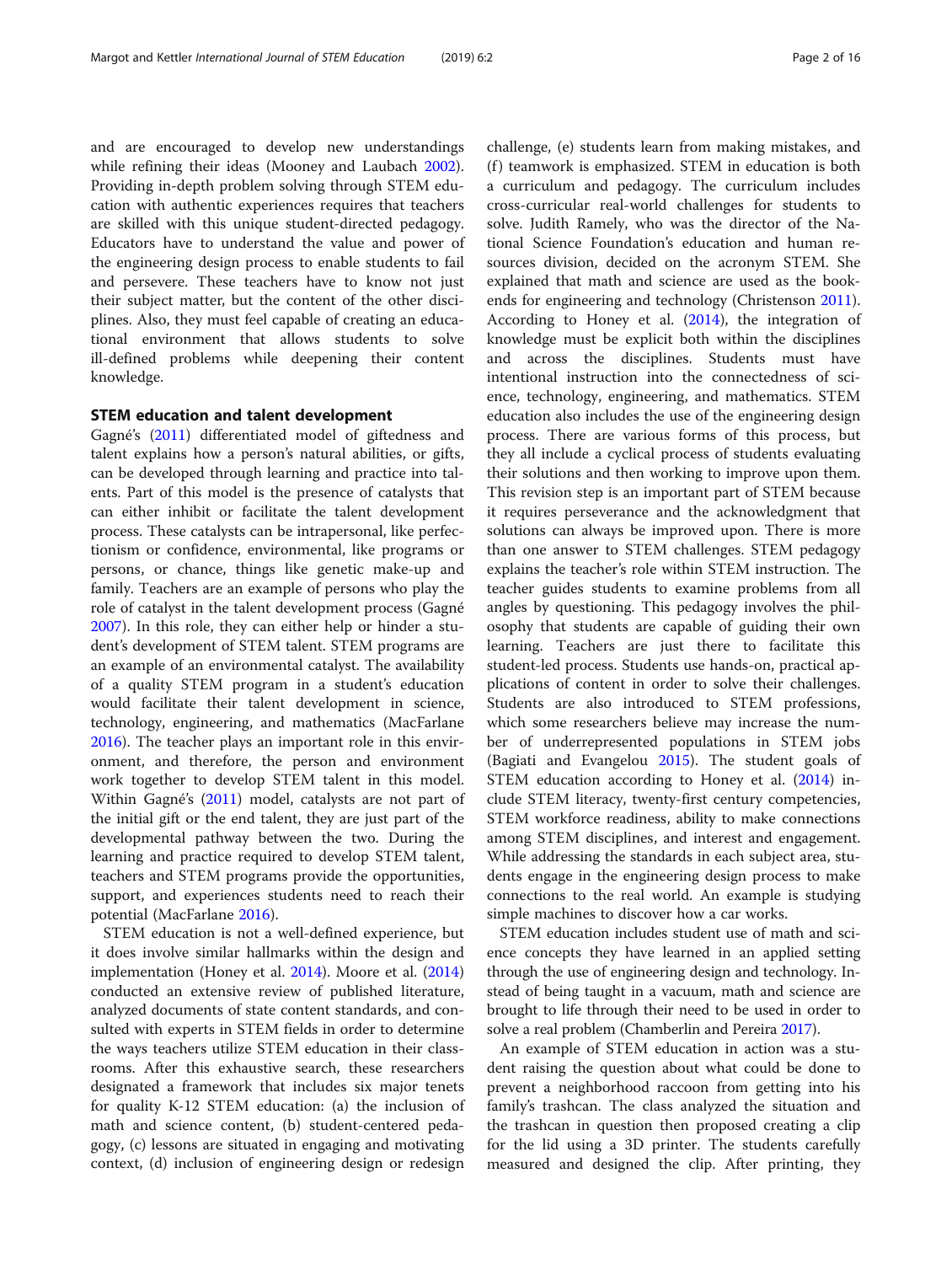discovered the clip would not stay attached to the can. At this point, they evaluated what modifications needed to be made in the design. Using 3D CAD software, the students made the changes and reprinted the trashcan clip. This time the clip worked to keep the lid attached to the trashcan and prevented further raccoon scavenging in his family's trash.

#### STEM and gifted

Some of the same tenets of gifted education are seen in STEM pedagogy. Hockett [\(2009\)](#page-15-0) examined all major curriculum recommendations for gifted learners and found five principles of agreement: uses a conceptual approach within a discipline; pursues advanced levels of understanding; asks students to use processes and materials that approximate those of a practicing professional in the domain; and emphasizes problems, products, and performances that are true-to-life with transformational outcomes, and the curriculum needs to be flexible enough to allow self-directed learning fueled by student interest. STEM pedagogy contains all five principles by allowing students to work as professionals within the disciplines of science, technology, engineering, and math, while solving real-world problems in which they are interested. STEM pedagogy also leads students to a deeper understanding of content while solving ill-defined problems (Mann and Mann [2017](#page-15-0)).

According to VanTassel-Baska and Little [\(2011\)](#page-15-0), this type of pedagogy is not only good practice with gifted students, but is also best practice with all students. All students benefit from instruction rich in context and student-led investigations.

Though efforts are being made to implement STEM programming from the government all the way down to local school district initiatives, teachers are the single most important factor in the equation (McMullin and Reeve [2014\)](#page-15-0). Curriculum is simply a blueprint, and STEM education requires a pedagogical shift to student-centered learning. In addition, much of the instruction is inquiry-based and experimental. It is paramount that administrators and policy-makers discover the challenges and barriers teachers believe impede this effort to develop STEM talent in classrooms. It is also salient to discover what supports teachers feel would bolster their work as STEM practitioners. The role of the teacher is different with STEM, but just as important. These teachers have to provide project-based lessons that encourage critical thinking and innovation while building student understanding of content and concepts (Nadelson and Seifert [2013\)](#page-15-0). Teachers must use questioning strategies to challenge students to think using higher cognitive processes so they will think deeply about concepts and ideas in order to solve STEM challenges (Bruce-Davis et al. [2014\)](#page-14-0). This type of

questioning is an essential skill for STEM teachers' instruction. How do teachers feel about using this type of questioning with students? Although primary and secondary teachers play an important role in the STEM talent development of these students, few studies exist determining the prior held beliefs and perceptions of these practitioners toward STEM curriculum and pedagogy. Policy-makers, administrators, and school administrators need to understand what challenges and barriers teachers feel exist that prevent them from developing STEM talent in our schools. Johnson ([2006](#page-15-0)) reported that many teachers lack resources needed to effectively implement inquiry-based learning experiences for their students. Understanding these challenges can help facilitate the implementation and success of STEM programs. Both school administrators and teacher educators also need to determine what supports teachers feel would improve their ability to prepare students seeking STEM degrees and pursuing STEM careers.

This review, by examining and critically analyzing multiple existing studies, will provide a complete summary of what is known about teacher beliefs and perceptions regarding STEM curriculum and pedagogy.

#### Research questions

The purpose of the study is to examine existing literature on teachers' perceptions of developing STEM talent. This study attempts to understand what is known about teacher beliefs related to STEM talent development. To examine what exists in the literature, the following questions were used:

- 1) How does existing research characterize teachers' perceptions of utilizing STEM pedagogy?
- 2) What do teachers identify as challenges and barriers to using STEM pedagogy in their classrooms?
- 3) What supports do teachers feel would improve their efforts to implement STEM pedagogy in their classrooms?

#### **Methods**

This systematic literature review utilized the PRISMA guidelines and flow chart. PRISMA guidelines include a 27-item checklist and a four-phase flow diagram outlining the items essential for transparency in conducting literature reviews (Liberati et al. [2009\)](#page-15-0).

#### Eligibility criteria

In order to be included in this review, studies needed to be peer-reviewed and published in a scholarly journal (trade journals, magazines, and newspapers were excluded) between 2000 and 2017. Eligible studies also needed to be published in English with preK-12 teacher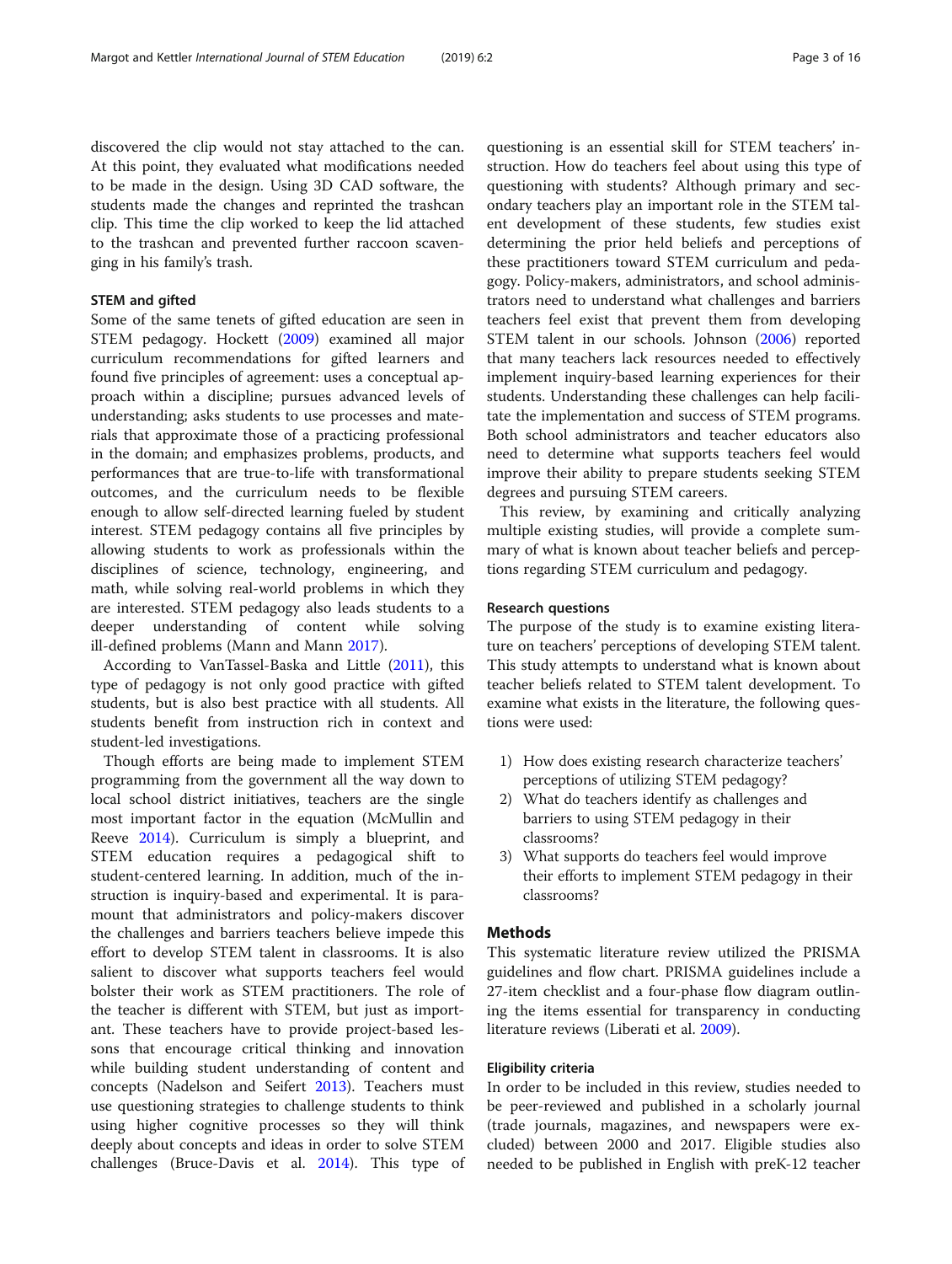participants and empirical in nature (editorials and monographs were excluded). The study also needed to address at least one of the review's research questions.

#### Data sources

Databases searched were electronic and concerned the areas of education and social science. The exact databases searched were Academic Search Complete, ERIC via Ebscohost, and PsychINFO via Ebscohost. To be thorough, Google Scholar was also used to check that all relevant articles had been found. Google Scholar does not have the same limiting search terms so yielded 869,000 results sorted by relevance. Haddaway et al.'s ([2015](#page-15-0)) recommendation to examine the first 200 to 300 results from Google Scholar in order to find any missed literature was followed, and the abstracts of the first 300 articles were examined. One article was found that had not been found on the other databases. The last search was run on September 28, 2018.

#### Search

The following search terms were used to search each database: "teacher" AND "perception OR beliefs OR attitudes" AND "STEM OR engineering." All searches were made against article abstracts. Search limiters were used to align with the screening criteria. Results of the initial search can be found in Table 1.

#### Study selection

#### **Screening**

A diagram of the screening process can be seen in Fig. [1](#page-4-0). In order to select studies for inclusion the following criteria were used sequentially against article abstracts:

Criteria 1: Study published between 2000 and 2017 in English

Criteria 2: Study published in scholarly journal

Criteria 3: Study participants included preK-12 teachers Criteria 4: Study is empirical (qualitative, quantitative, mixed methods, or meta-analyses)

Criteria 5: Extracted data aligns with current study's focus and research questions

A total of 29 articles were retained after screening.

#### Evaluation

In order to evaluate the quality of each article, a rubric that examined seven criterion (Objectives and Purposes, Review of the Literature, Theoretical Frameworks, Participants, Methods, Results and Conclusions, and Significance) was used against the full-text contents, and each of the seven parts was measured to see that they met the standards of quality reporting (Mullet [2016\)](#page-15-0) (Table [2](#page-5-0)). Each of the seven parts was scored on a 4-point scale where  $1 = Does Not Meet Standard, 2 = Nearly Meets$ Standard, 3 = Meets Standard, and 4 = Exceeds Standard. After summing the seven parts, the total possible score for each article was between 7 and 28. Articles that scored equal to or less than 14 were excluded as not meeting the quality standard. After assessing the quality of each article, four were excluded and 25 retained. To guard against bias, the second author reviewed included and excluded articles against the criteria and confirmed that all retained articles met the criteria.

#### Data analysis

Thematic analysis (Braun and Clarke [2006](#page-14-0)) was used as a method for identifying, analyzing, and reporting themes (or patterns) within the data. Each theme is meant to capture important information about the data. Braun and Clarke [\(2006](#page-14-0)) recommend six phases of thematic analysis. The first phase involved becoming familiar with the data, the second phase was where initial codes were generated, the third phase involved an initial search for themes by collating the codes, the fourth phase required that each theme was checked or reviewed to ensure the coded extracts work in relation, the fifth phase was when the themes were defined and named, and the sixth phase was producing the report from the themes by relating them back to the research questions.

To establish a rating protocol, both authors read all 25 retained articles and agreed on a pre-set coding protocol using four broad categories: (a) teachers, (b) district support, (c) curriculum/materials, and (d) students. The first three articles were analyzed independently by both authors, and 45 text segments were extracted and placed

| Table 1 Results of initial search |
|-----------------------------------|
|-----------------------------------|

| Search terms                                           | Database                        | Search limiters                                            | Hits |
|--------------------------------------------------------|---------------------------------|------------------------------------------------------------|------|
| "teacher" AND "perception OR beliefs OR attitudes" AND | Academic Search Complete        | Scholarly (peer reviewed) Journals<br>Published: 2000-2017 | 897  |
| "STEM OR engineering"                                  | ERIC via Ebscohost              | Scholarly (peer reviewed) Journals<br>Published: 2000-2017 | 1151 |
|                                                        | PsycINFO via Ebscohost          | Scholarly (peer reviewed) Journals<br>Published: 2000-2017 | 470  |
|                                                        | Total with duplications removed |                                                            | 712  |

Note. Searches were performed against article abstracts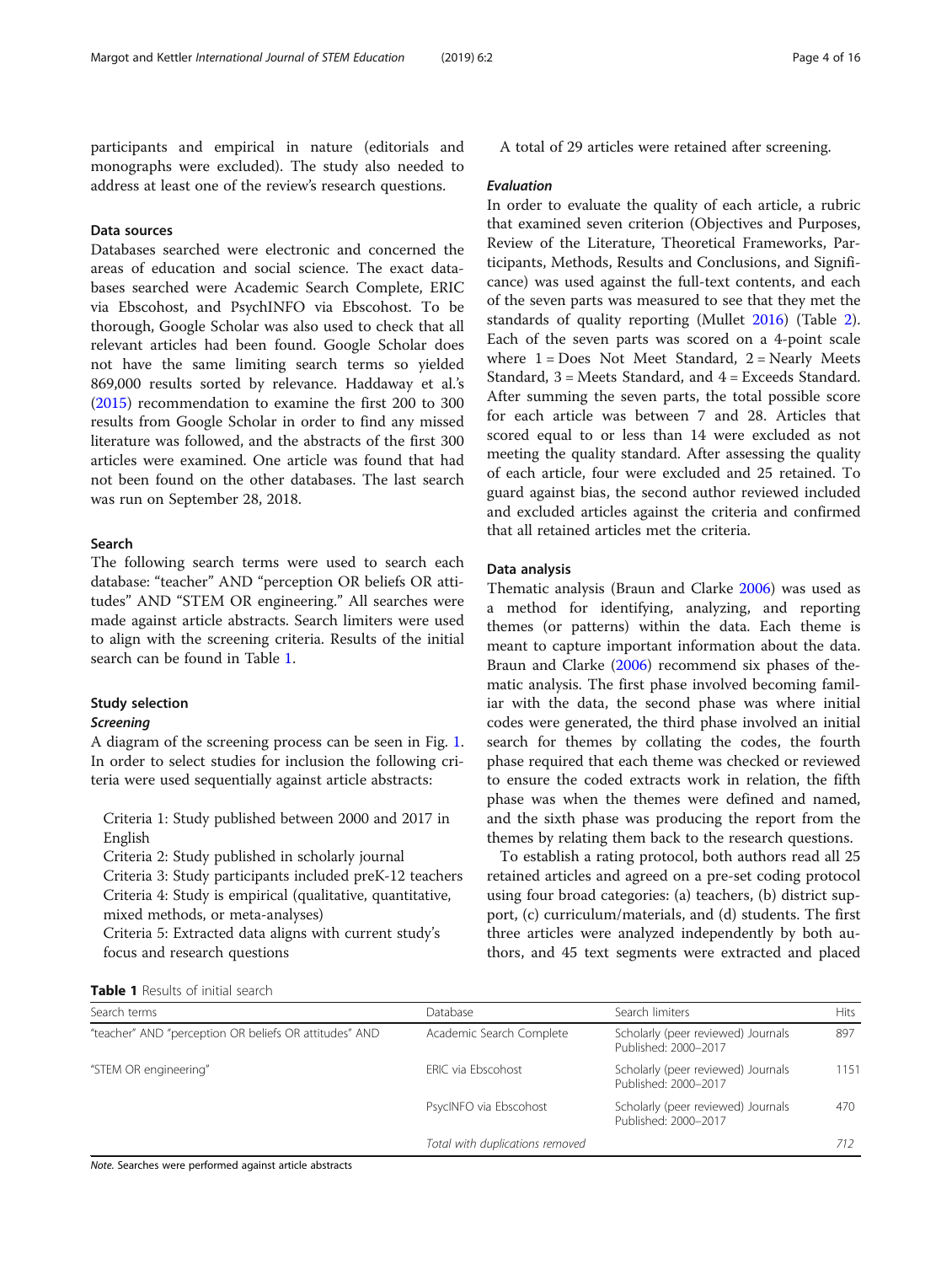<span id="page-4-0"></span>

into one of the four categories. Interrater reliability on those three articles was calculated using a percent agreement metric (McHugh [2012\)](#page-15-0) with both raters assigning the text segment to the same category 42 out of 45 times for an agreement rate of .93. The first author used this four-category protocol to code each of the remaining 22 articles. Five articles were selected at random for the second author to independently code to corroborate interrater reliability. Thus, a total of eight articles were coded by two raters—the first three and then five selected randomly. This yielded 129 extracted text segments assigned to the four broad categories. Both raters agreed on 116 of the 129 for an agreement rate of .90. Analysis of those 13 disagreement codes helped both raters better understand the categories until both raters agreed on the assignment of each text segment. Both raters worked together to refine the broad codes into sub-codes (see Table [3\)](#page-5-0) that could contextually be interpreted toward thematic findings. Approximately 430 total pieces of data as text segments, or codes, were extracted from the 25 articles.

## Results

When examining the years each of the 25 retained articles was published, an interesting phenomenon was noted. The earliest date was 2010, and then, the number of articles published on the topic each year increased, ending with five articles in 2017. This issue is of import beyond the USA as 20 of the articles retained were

conducted in the USA, two in the UK, one in Saudi Arabia, one in Thailand, and one in South Korea. With regard to the methodology used in the retained studies, 12 of them were qualitative, seven used mixed methods, and six used a quantitative method to analyze the collected data. A summary of retained articles can be found in Table [4.](#page-6-0)

## How does existing research characterize teachers' perceptions of utilizing STEM pedagogy?

Existing research gives us some insight into the beliefs teachers hold about STEM education. Several themes emerged to summarize existing research related to the following codes: teacher variables, application activities, cross-curricular integration, student enjoyment, student struggles, and value of STEM.

#### Teacher variables

Teachers' years of experience are inconsistently related to their perceptions of STEM integration or education, and teachers' value or interest in STEM may mediate the relationship (finding 1). For example, teacher's years of experience seem to have some influence on his/her feelings. One study showed more experienced teachers (> 15 years) had a more positive view of the importance of STEM education when compared with new teachers (between 1 and 5 years of experience) (Park et al. [2016](#page-15-0)), while two other studies showed teacher's years of experience were not associated with their knowledge of or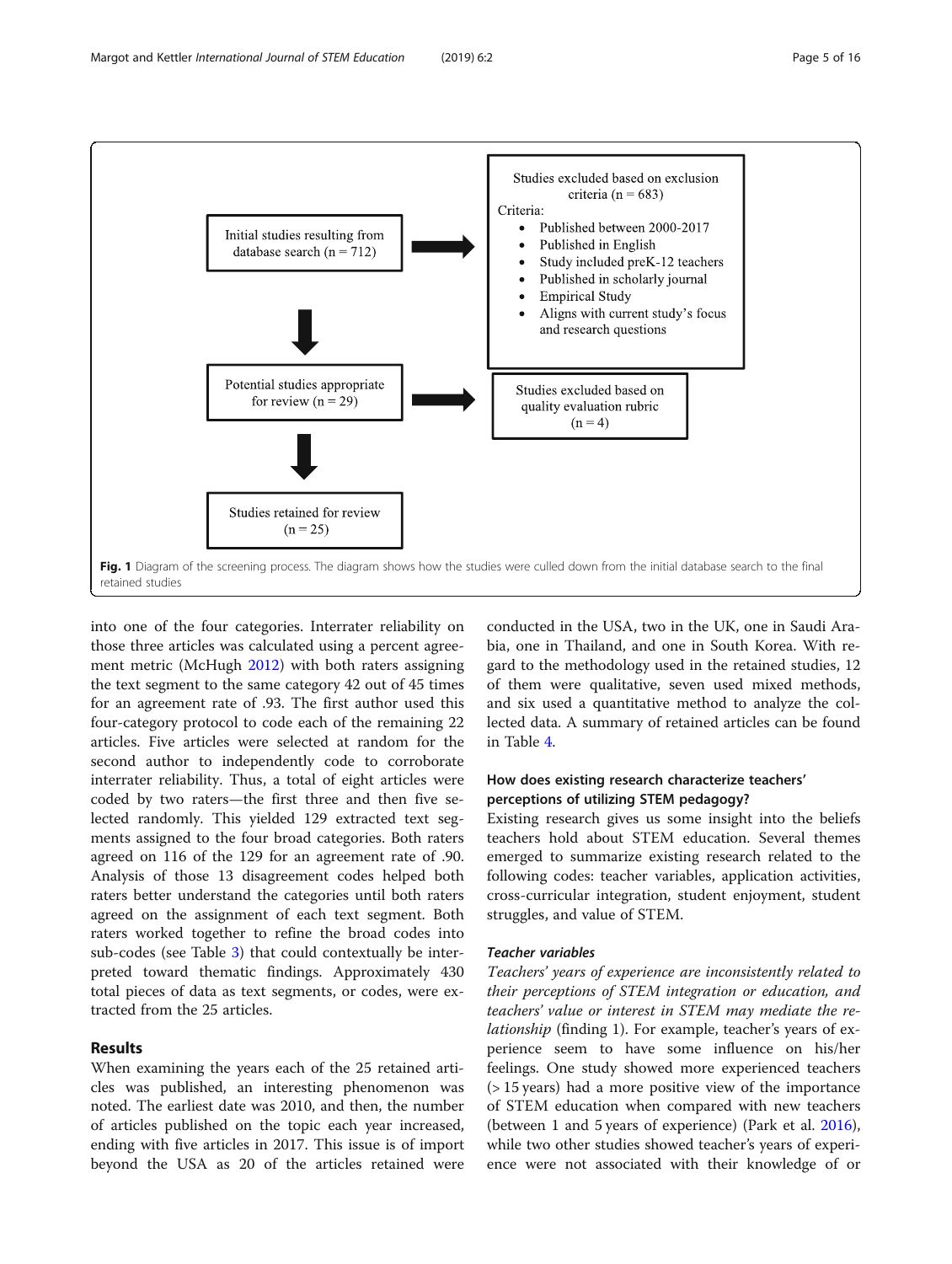<span id="page-5-0"></span>

|  |  | <b>Table 2</b> Quality assessment rubric |  |
|--|--|------------------------------------------|--|
|--|--|------------------------------------------|--|

|              | Criterion                                            | 4-exceeds standard                                                                                                                                                                                                                                                        | 3-meets standard                                                                                                                                                                           | 2-nearly meets standard                                                                                                                                                                                 | 1-does not meet<br>standard                                                                                                             |
|--------------|------------------------------------------------------|---------------------------------------------------------------------------------------------------------------------------------------------------------------------------------------------------------------------------------------------------------------------------|--------------------------------------------------------------------------------------------------------------------------------------------------------------------------------------------|---------------------------------------------------------------------------------------------------------------------------------------------------------------------------------------------------------|-----------------------------------------------------------------------------------------------------------------------------------------|
|              | Objectives<br>and<br>purposes                        | Clearly articulated problem,<br>objective, rationale, research<br>questions.                                                                                                                                                                                              | Adequately articulated.                                                                                                                                                                    | Poorly articulated.                                                                                                                                                                                     | Incomplete.                                                                                                                             |
| $\mathbb{I}$ | Review of<br>literature                              | Critically examines state of the<br>field. Clearly situates the topic<br>within the broader field. Makes<br>compelling connections to past<br>work. Discusses and resolves<br>ambiguities in definitions.<br>Synthesizes and evaluates ideas;<br>offers new perspectives. | Discusses what has and has not<br>been done. Situates topic within<br>the broader field. Makes<br>connections to past work.<br>Defines key vocabulary.<br>Synthesizes and evaluates ideas. | Minimally discusses what has<br>and has not been done. Vaguely<br>discusses broader field. Makes<br>few connections to past work.<br>Lacks synthesis across literature.<br>Minimal evaluation of ideas. | Fails to discuss what has<br>and has not been done.<br>Topic not situated within<br>broader literature. No<br>connections to past work. |
| $\mathbb{H}$ | Theoretical<br><b>or</b><br>conceptual<br>frameworks | Clearly articulated and described<br>in detail. Frameworks align with<br>study purposes.                                                                                                                                                                                  | Articulated; aligns with study<br>purposes.                                                                                                                                                | Implied or described in vague<br>terms, or fails to align with<br>purposes.                                                                                                                             | Absent.                                                                                                                                 |
| IV           | Participants                                         | Detailed, contextual description<br>of population, sample and<br>sampling procedures.                                                                                                                                                                                     | Detailed description of<br>population, sample and<br>procedures.                                                                                                                           | Basic description of sample and<br>procedures.                                                                                                                                                          | Incomplete.                                                                                                                             |
| V            | Methods                                              | Instruments and their<br>administration described in<br>detail. Evidence for validity and<br>reliability. Documented best<br>research practices. Potential bias<br>considered.                                                                                            | Instruments and their<br>administration described.<br>Evidence for validity or reliability.<br>Some evidence of best research<br>practices. Potential bias<br>considered.                  | Instruments described.<br>Incomplete evidence of validity<br>or reliability. Questionable<br>research practices.                                                                                        | Incomplete.                                                                                                                             |
| VI           | Results and<br>conclusions                           | Detailed results. Exceptional use<br>of data displays. Discussion<br>clearly connects findings to past<br>work. Proposes future directions<br>for research. Conclusions clearly<br>address the problem or<br>questions.                                                   | Complete results. Sufficient use<br>of data displays. Discussion<br>connects findings to past work.<br>Conclusions address the<br>problems or questions.                                   | Basic results. Insufficient use of<br>data displays. Discussion fails to<br>connect findings to past work.<br>Conclusions summarize findings.                                                           | Incomplete.                                                                                                                             |
|              |                                                      | VII Significance Clearly and convincingly<br>articulates scholarly and<br>practical significance of the<br>study.                                                                                                                                                         | Articulates scholarly and practical<br>significance of the study.                                                                                                                          | Articulates scholarly or practical<br>significance, but is neither clear<br>nor convincing.                                                                                                             | Not articulated.                                                                                                                        |

comfort with teaching STEM (Nadelson et al. [2013](#page-15-0); Srikoom et al. [2017](#page-15-0)). Another study found teachers with moderate experience (between 6 and 15 years) were actually least familiar with engineering characteristics and likely to have a bias against female students' ability to learn STEM (Hsu et al. [2011](#page-15-0)). While Park et al. ([2017](#page-15-0)) found that, for participants who valued STEM education, as teaching experience increased, so too did a

| Teachers<br>• Professional development<br>• Prior experiences with STEM<br>• Working in collaborative teams<br>· Time (not enough)<br>• Knowledge of STEM disciplines<br>• Teachers' value of STEM education | Students<br>· Student struggles<br>• Enjoyment of STEM activities<br>· Student concerns                               |
|--------------------------------------------------------------------------------------------------------------------------------------------------------------------------------------------------------------|-----------------------------------------------------------------------------------------------------------------------|
| District<br>• Support systems<br>• Assessments<br>• Structural issues                                                                                                                                        | Curriculum<br>• Cross-curricular integration<br>• Application activities<br>• Curriculum materials<br>• STEM pedagogy |

teachers' readiness level for teaching STEM. However, teachers who did not value STEM education did not show higher readiness levels with more years of experience. These teachers' years of experience made no difference in their feelings of preparedness with teaching STEM. Stohlmann et al. [\(2012](#page-15-0)) also found teacher passion toward STEM education affected their confidence and comfort in implementing the curriculum. Perhaps valuing this type of pedagogy mediates growth in teacher readiness, and this variable should be considered more frequently.

Age, gender, and STEM experiences of teachers may also play a role in their perceptions of STEM education (finding 2). Nadelson et al. ([2013](#page-15-0)) found as teachers' age increased so did their positive attitude toward engineering in the classroom. Female teachers have been shown to perceive technology as less important within the STEM field than their male colleagues (Smith et al. [2015](#page-15-0)) and have also been found to have a more negative view in general of STEM education than male teachers (Park et al. [2016\)](#page-15-0).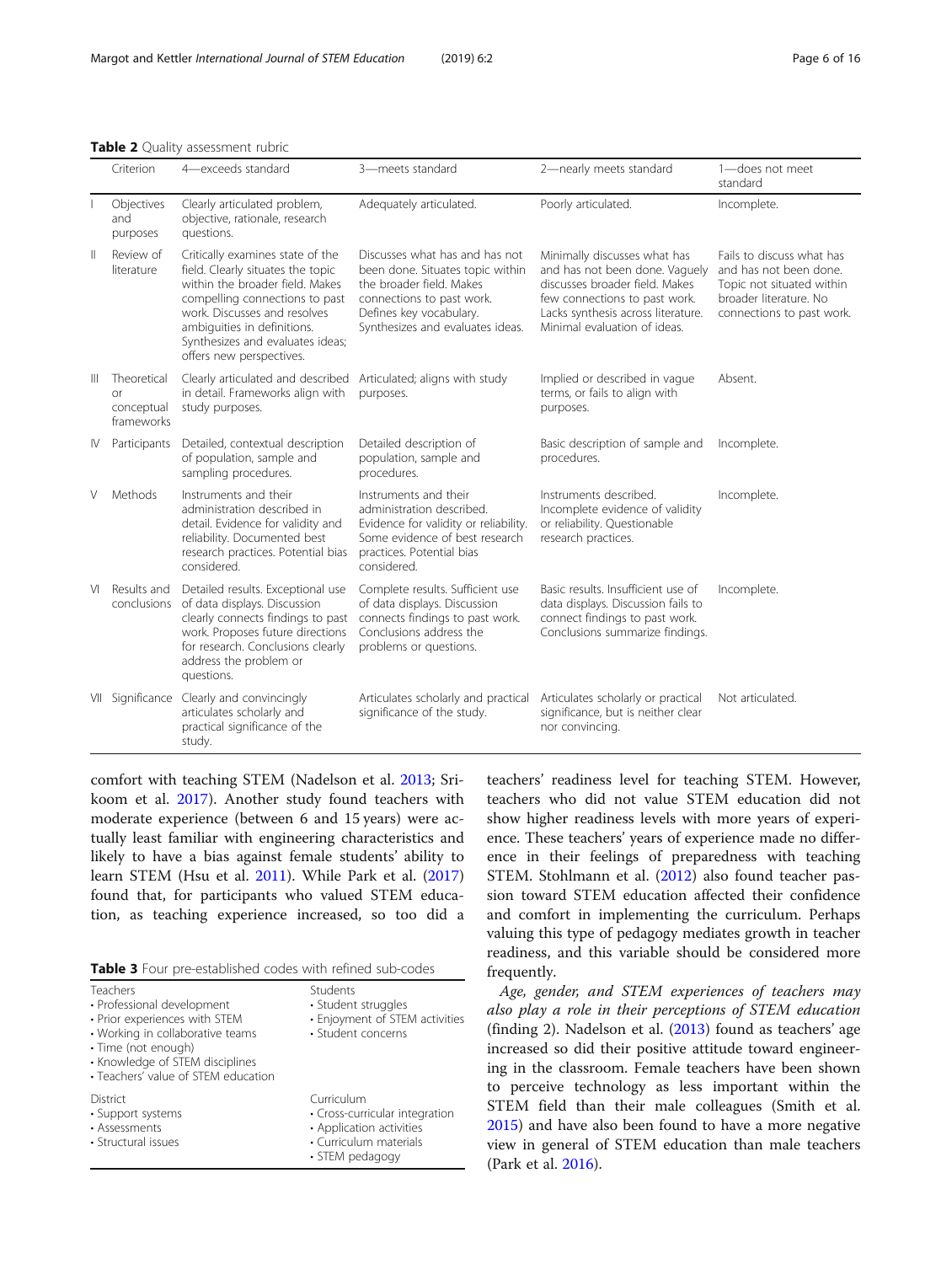<span id="page-6-0"></span>

|  |  | Table 4 Summary of included empirical articles |  |  |
|--|--|------------------------------------------------|--|--|
|--|--|------------------------------------------------|--|--|

| Author(s)<br>(year)                | Participants                                                                   | Methodology                                                                                                                                                                                          | Findings                                                                                                                                                                                                                                                                                                                                                                                                                             |
|------------------------------------|--------------------------------------------------------------------------------|------------------------------------------------------------------------------------------------------------------------------------------------------------------------------------------------------|--------------------------------------------------------------------------------------------------------------------------------------------------------------------------------------------------------------------------------------------------------------------------------------------------------------------------------------------------------------------------------------------------------------------------------------|
| Al Salami et<br>al. (2017)         | 42 middle and high school<br>teachers in USA                                   | Pretest-posttest surveys administered with PD and<br>teaching a STEM unit. 29 of the teachers also<br>answered 2 open-ended questions about successes<br>and challenges with implementation of STEM. | No overall significant change from pretest to<br>posttest in attitudes toward STEM. Qualitative<br>findings of the challenges and barriers teachers felt<br>are as follows: (1) students' background knowledge<br>and skills, (2) students' buy-in, (3) securing supplies/<br>expenses, (4) students' group, (5) using fellows, (6)<br>time constraints, (7) meeting mandated require-<br>ments, and (8) cross-content collaboration |
| Asghar et<br>al. (2012)            | 25 teachers at a STEM<br>workshop in the USA                                   | Interviews, focus groups, and observational data<br>were analyzed using the constant comparative<br>method.                                                                                          | Major themes found (1) initial perceptions, (2)<br>perceptions after PD, (3) integrating STEM content<br>and pedagogy, (4) problems with model problems,<br>and (5) barriers to implementation.                                                                                                                                                                                                                                      |
| Bagiati and<br>Evangelou<br>(2015) | 1 preschool teacher at a<br>university-based lab school<br>in the USA          | During a 2-week long engineering related lesson,<br>field notes, journal entries, and interview notes<br>were analyzed using open coding and a phenom-<br>enological framework.                      | Facilitators and barriers of implementation from<br>both the teacher's and researcher's perspective<br>were found. Regarding facilitators, teacher<br>motivation is at top of influential factors. Barriers<br>included teacher apprehension of engineering<br>content and practical constraints (time, scheduling,<br>and attendance).                                                                                              |
| Bell (2016)                        | 19 secondary design and<br>technology teachers in<br>England and Wales         | Phenomenography was used to analyze interview<br>transcript data. Interrelated themes were identified<br>and data categories of description were formed.                                             | Four empirically grounded outcome spaces found<br>(1) externally imposed knowledge, (2) internal<br>engagement with knowledge, (3) understanding<br>learned, and (4) STEM understanding taught.<br>Findings indicate when a teacher's knowledge is<br>limited, student learning is limited.                                                                                                                                          |
| Bruce-Davis<br>et al. (2014)       | Students, teachers, and<br>administrators at 6 STEM<br>high schools in the USA | Data from individual and focus group interviews<br>were analyzed to identify recurring patterns<br>through an inductive and deductive coding<br>process.                                             | Three themes emerged (1) a common vision of a<br>challenging and engaging learning environment,<br>(2) a focus on applying curricular and instructional<br>strategies and practices to real-world problems, and<br>(3) an appreciation for academic and affective sup-<br>port in the challenging learning environment.                                                                                                              |
| Clark and<br>Andrews<br>(2010)     | 30 teachers, govt. reps, and<br>engineering non-profit in<br>the UK            | Grounded theory methodology using findings of<br>an exploratory study that identified and analyzed<br>perceptions of elementary level engineering<br>education.                                      | Three main findings are (1) pedagogic issues, (2)<br>exposure to engineering within the curriculum, and<br>(3) children's interest                                                                                                                                                                                                                                                                                                   |
| Dare et al.<br>(2014)              | 48 9th grade physical<br>science teachers in the USA                           | Mixed methods methodology using observations,<br>interviews and surveys                                                                                                                              | Teachers focused on soft skill integration<br>(teamwork and communication) instead of<br>engineering content. Teachers felt student<br>engagement and enjoyment were important<br>considerations for STEM.                                                                                                                                                                                                                           |
| El-Deghaidy                        | 21 male middle school<br>et al. (2017) science teachers in Saudi<br>Arabia     | Qualitative methodology included focus group<br>discussions and an interview protocol.                                                                                                               | The five patterns that emerged from focus groups<br>were (1) STEM as interdisciplinary, (2) STEM as<br>linked to life, (3) twenty-first century skills and ca-<br>reers, (4) pedagogical content knowledge and<br>STEM, (5) STEM school culture, (6) factors facilitating<br>STEM implementation, and (7) factors hindering<br>STEM implementation.                                                                                  |
| Goodpaster<br>et al. (2012)        | <b>USA</b>                                                                     | 6 rural STEM teachers in the Phenomenographical study using interviews<br>regarding their perceptions of benefits and<br>challenges.                                                                 | Community interactions, professional development,<br>and rural school structures emerged as three key<br>factors. Participants felt each of these factors had<br>both positive and negative implications.                                                                                                                                                                                                                            |
| Herro and<br>Quigley<br>(2017)     | 21 middle school math and<br>science teachers in the USA                       | Descriptive case study of teachers participating in a<br>year-long STEAM PD using observations, written re-<br>flections, focus group interviews, and teacher-<br>created artifacts.                 | Teachers increased their understanding of STEAM<br>to teach content and perceived the PD as effective<br>in changing their practices. They felt collaboration<br>and integrated technology were important<br>considerations to effect successful STEAM<br>implementation.                                                                                                                                                            |
| Holstein<br>and Keene<br>(2013)    | 3 high school teachers<br>implementing new STEM<br>curriculum in the USA       | Observations and interviews examining teachers'<br>conceptions related to their implementation of<br>STEM materials were coded using Productive<br>Pedagogies framework.                             | Common conceptions that influenced teacher<br>implementation were (1) negative beliefs about<br>student abilities, (2) lack of subject matter<br>knowledge, and (3) non-traditional beliefs about<br>teaching that led to use of pedagogical techniques                                                                                                                                                                              |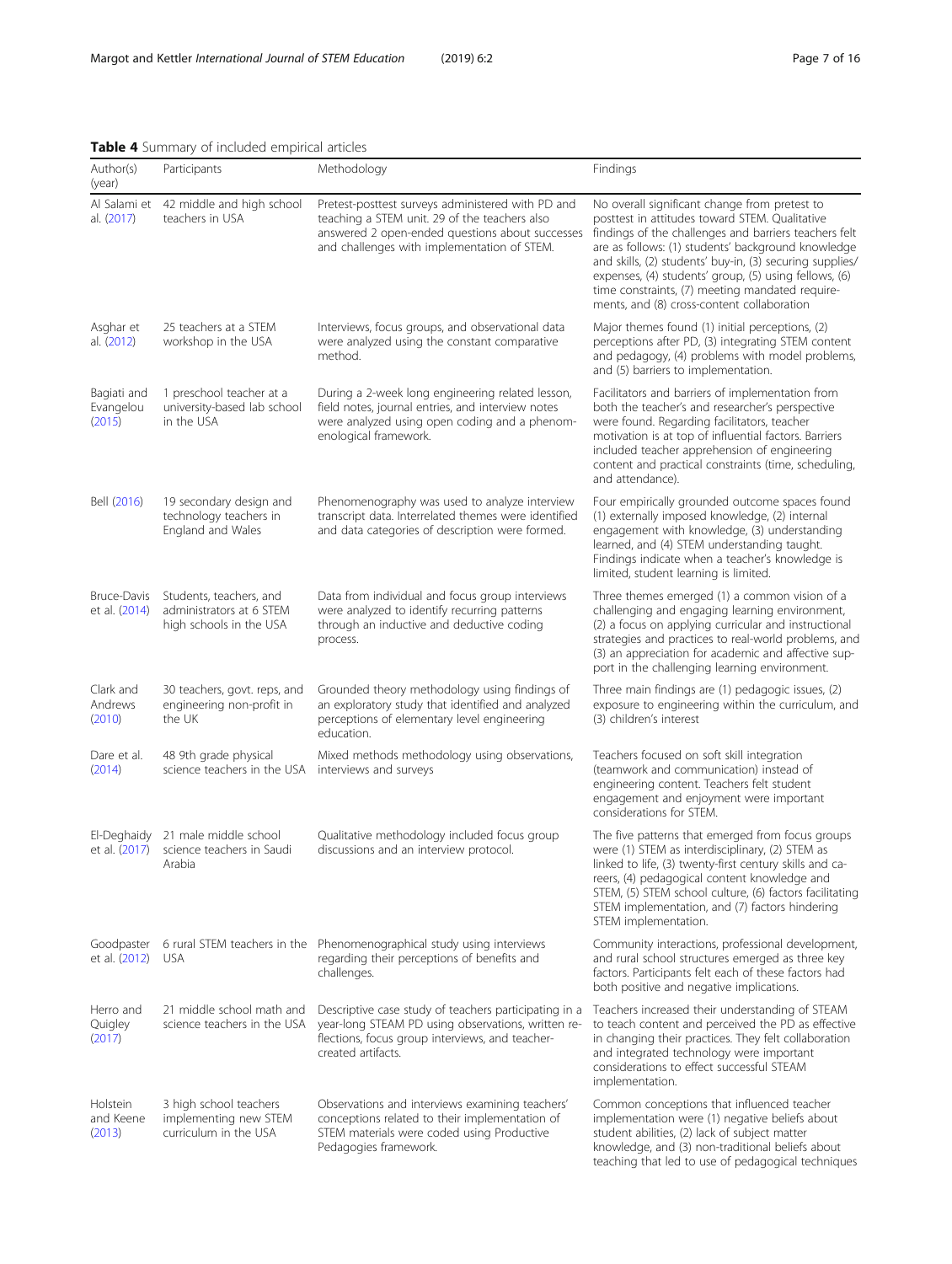#### Author(s) (year) Participants Methodology **Methodology Findings** similar to those of the curriculum creators. Hsu et al. ([2011](#page-15-0)) 192 elementary teachers in the USA DET survey results were examined using nonparametric tests (Mann-Whitney and Kruskal-Wallis). Participants felt design, engineering, and technology (DET) is important, but felt unfamiliar with the content. Teacher motivations to teach DET differed based on their ethnic backgrounds. Lehman et al. ([2014\)](#page-15-0) 40 6th grade teachers and 10 university faculty in the USA Mixed methods using surveys and interviews. Interpretive phenomenological analysis was used for qualitative data and ANOVA for quantitative data. Quantitative results suggest teachers and faculty demonstrate elements of collaboration similar to those of an effective community of practice, and qualitative data identified factors that participants felt were important (dialog, decision-making, action taking, and evaluation.) Lesseig et al. ([2016\)](#page-15-0) 34 grade 6–8 teachers in the USA Case study of observations, field notes, artifacts, and video during implementation of STEM design challenges. Teachers valued STEM practices and learner motivation/engagement. Challenges associated with pedagogy, curriculum, and school structures were identified. McMullin and Reeve ([2014](#page-15-0)) Phase II-33 teachers, 29 counselors, and 29 administrators in the USA Phase I led to factors that contribute to program success; Phase II—surveys over these factors with comment boxes were sent to participants and descriptive statistics for each group were analyzed. Factors found necessary for successful program were supportive administrators, supportive counselors, and dynamic teachers. Teachers felt high-quality curriculum and meeting program goals were important. They felt providing career pathways for students and opportunities for engineering related education were goals for implementation. Nadelson et 33 elementary teachers in al. ([2013\)](#page-15-0) the USA Demographics, confidence for teaching STEM survey, and a survey of efficacy for teaching STEM were analyzed for correlations pre and post PD. Significant and consistent increases in pre- to post-PD of teacher confidence, efficacy, and perceptions of STEM. Also, increased links between STEM curriculum and instruction to learning standards were made by teachers. Nadelson and Seifert ([2013\)](#page-15-0) 377 K-12 teachers in the USA Several STEM teaching surveys were administered pre and post STEM institute then descriptive statistics and correlations were found. Participants had an average level of comfort teaching STEM before the institute, which increased significantly after the institute. Some teacher characteristics, perceptions, and practices were related to one another. Nadelson et 230 grade 4–9 teachers in al. ([2012\)](#page-15-0) the USA. Pre- and post- survey results of various STEM implementation factors were analyzed using descriptive statistics and correlations. Participants' perceptions and conceptions of STEM achieved substantial gains after the STEM institute. Perceptions of efficacy for teaching STEM was found related to comfort with teaching STEM, pedagogical discontentment with teaching STEM and inquiry implementation. Park et al. ([2016](#page-15-0)) 705 STEAM teachers in South Korea Online surveys of beliefs and perceptions toward STEAM and demographic data were analyzed using OLS regression. Although the majority of teachers had a positive view of STEAM education, they noted challenges to successful implementation such as time, increases in workload, and lack of financial and administrative support. Park et al. ([2017](#page-15-0)) 830 early childhood teachers in preschool – third grade in the USA Online survey of teachers' beliefs about readiness for teaching STEM was examined using latent class analysis. Open-ended survey questions were used to reveal themes about their opinions about STEM education. Teachers' teaching experience and their awareness of the importance of STEM played a differential role in the classification of teachers into latent classes. Themes from open-ended questions revealed teachers felt these were challenges: (1) lack of time to teach STEM, (2) lack of administrative support, (3) lack of PD, (4) lack of knowledge about STEM topics, (5) lack of parental participation, and (6) reluctance of teachers to collaborate. Smith et al. ([2015](#page-15-0)) 280 secondary agriculture teachers in the USA Descriptive survey methods were used. Online survey results were analyzed using MANOVA and descriptive statistics were found. Teachers felt each of the four components of STEM integration important. They had high levels of confidence in integrating science and math, but lower confidence levels for teaching technology and engineering. Srikoom et al. ([2017\)](#page-15-0) 154 teachers (k-12) from schools in Thailand. Using survey data, descriptive statistics, and ANOVA were used for quantitative analysis. Interpretive methods were used for qualitative analysis. Majority of teachers (85.5%) had not heard of STEM education and 19% could not provide a definition of it. Teachers felt STEM education is important, but

#### Table 4 Summary of included empirical articles (Continued)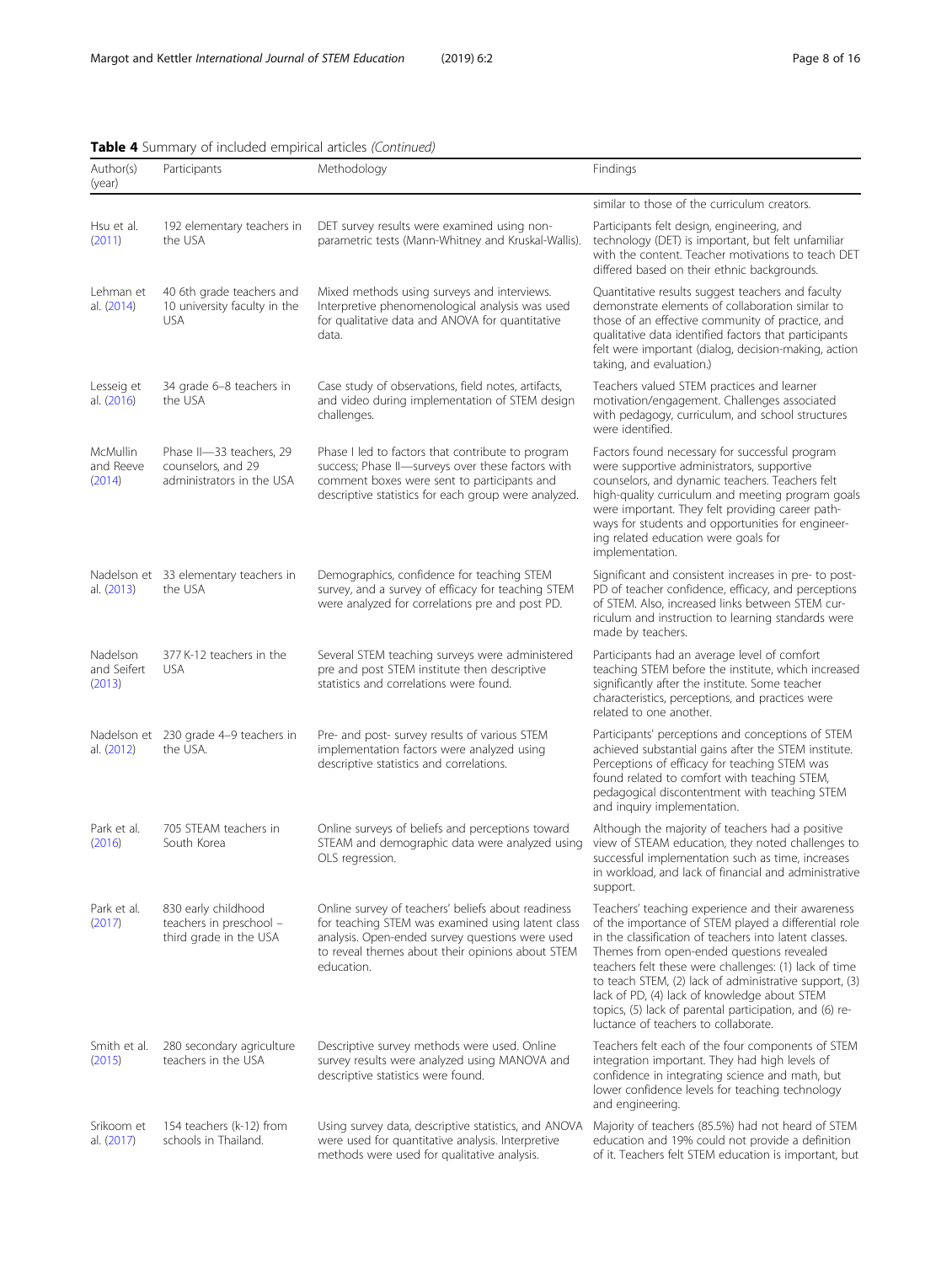| Author(s)<br>(year)              | Participants                                                                                     | Methodology                                                                                                                                                              | Findings                                                                                                                                                                                                                                                                                                                                                                              |
|----------------------------------|--------------------------------------------------------------------------------------------------|--------------------------------------------------------------------------------------------------------------------------------------------------------------------------|---------------------------------------------------------------------------------------------------------------------------------------------------------------------------------------------------------------------------------------------------------------------------------------------------------------------------------------------------------------------------------------|
|                                  |                                                                                                  |                                                                                                                                                                          | have concerns about the engineering discipline.                                                                                                                                                                                                                                                                                                                                       |
| Stohlmann<br>et al. (2012)       | 4 middle school STEM<br>teachers in the USA                                                      | Field notes, observations, and interviews, collected<br>over school year, were analyzed using constant<br>comparative method.                                            | Content and pedagogical knowledge were found<br>to contribute to positive self-efficacy. Teacher felt<br>these supports are needed for successful STEM edu-<br>cation: (1) partner with university or nearby school,<br>(2) attend PD, (3) teacher collaboration time, and<br>(4) curriculum company training and contacts.                                                           |
| Van<br>Haneghan<br>et al. (2015) | 43 middle school math,<br>science, and technology<br>teachers in the USA                         | Surveys of teacher efficacy in teaching STEM were<br>analyzed using t tests Pearson correlations, Fisher's<br>exact test, and for descriptive comments.                  | Teachers believe they have the instructional skills,<br>professional development, and resources to carry<br>out engineering design challenges, but some did<br>not feel confident in their ability to foster intrinsic<br>motivation in students.                                                                                                                                     |
| Wang et al.<br>(2011)            | 3 middle school teachers<br>that participated in a year-<br>long PD on STEM in the<br><b>USA</b> | Qualitative case study was used to determine<br>teachers' beliefs about and perceptions of STEM<br>integration. Constant comparative method was<br>used to analyze data. | Technology was the hardest discipline to integrate.<br>The problem-solving process is a key component<br>to successfully integrating STEM disciplines.<br>Teachers in different STEM disciplines have different<br>perceptions about STEM that leads to different<br>classroom practices. Teachers are aware they need<br>to add more content knowledge in their STEM<br>integration. |

Table 4 Summary of included empirical articles (Continued)

A relationship ( $r = .21$ ,  $p < .05$ ) was found between the number of college level math or science courses taken and a teacher's comfort level for teaching STEM, such that the more courses taken the more comfortable the teacher (Nadelson et al. [2012](#page-15-0)). Differences also seem to exist between elementary and secondary teachers. Secondary teachers have been found to have a more negative view of the potential impact of STEM education on student achievement when compared to elementary teachers (Park et al. [2016](#page-15-0)). Srikoom et al. ([2017](#page-15-0)) found the strongest concerns in teachers of grades 1–3 and 7–9. This is consistent with the findings of Park et al. [\(2017](#page-15-0)), where only one-third of the early childhood teachers surveyed felt prepared to teach STEM. Middle school teachers (6th–8th grades) reported concern with lesson planning without knowledge of the duration students would need for each task. These teachers were also concerned with their ability to guide students in this type of interdisciplinary learning (Stohlmann et al. [2012](#page-15-0)). In addition, a group of middle school teachers identify the importance of professional development and experience in working with engineering in the curriculum. Teachers with prior experiences with engineering scored higher on their knowledge of instructional techniques associated with STEM education and their ability to meet the goals of STEM education (Van Haneghan et al. [2015\)](#page-15-0). For all teachers, knowledge of STEM content seems to matter. Teacher efficacy, confidence, and comfort for teaching STEM all appear to be positively correlated to knowledge of STEM content (Nadelson et al. [2012;](#page-15-0) Nadelson et al. [2013\)](#page-15-0).

#### Application activities

Teachers emphasize the importance of student participation in application activities within STEM education as a crucial indicator of their academic achievement (finding 3). The hands-on, application activities that are a fundamental part of STEM education are highly valued by teachers as a necessary and beneficial tool for student learning outcomes. Teachers also note that these engaging, kinesthetic activities motivate their students (Bruce-Davis et al. [2014;](#page-14-0) Dare et al. [2014;](#page-14-0) Goodpaster et al. [2012;](#page-14-0) Van Haneghan et al. [2015](#page-15-0)). Early childhood teachers believed these types of learning experiences were not only developmentally appropriate, but would also build a strong foundation of each of the STEM subject areas (Park et al. [2017\)](#page-15-0). Secondary teachers felt the engineering-based hands-on activities would be particularly useful as students are mastering math concepts (Asghar et al. [2012\)](#page-14-0). Rural teachers also noted the value of these activities as they allow students to link science to their rural lives (Goodpaster et al. [2012](#page-14-0)).

#### Cross-curricular integration

Teachers perceive that the cross-curricular nature of STEM education is beneficial to student learning, but secondary teachers may perceive barriers or challenges to cross-curricular programs (finding 4). They believe including engineering with the other subjects adds valuable problem-solving and real-world aspects to instruction that will give students an advantage in preparation for their futures. The cross-curricular connections students make are seen as an advantage to STEM education as they give students necessary skills to approach and solve problems similar to those they will encounter in future careers (Asghar et al. [2012](#page-14-0); Bruce-Davis et al. [2014](#page-14-0); Dare et al. [2014](#page-14-0); McMullin and Reeve [2014](#page-15-0); Smith et al. [2015](#page-15-0)). Technology teachers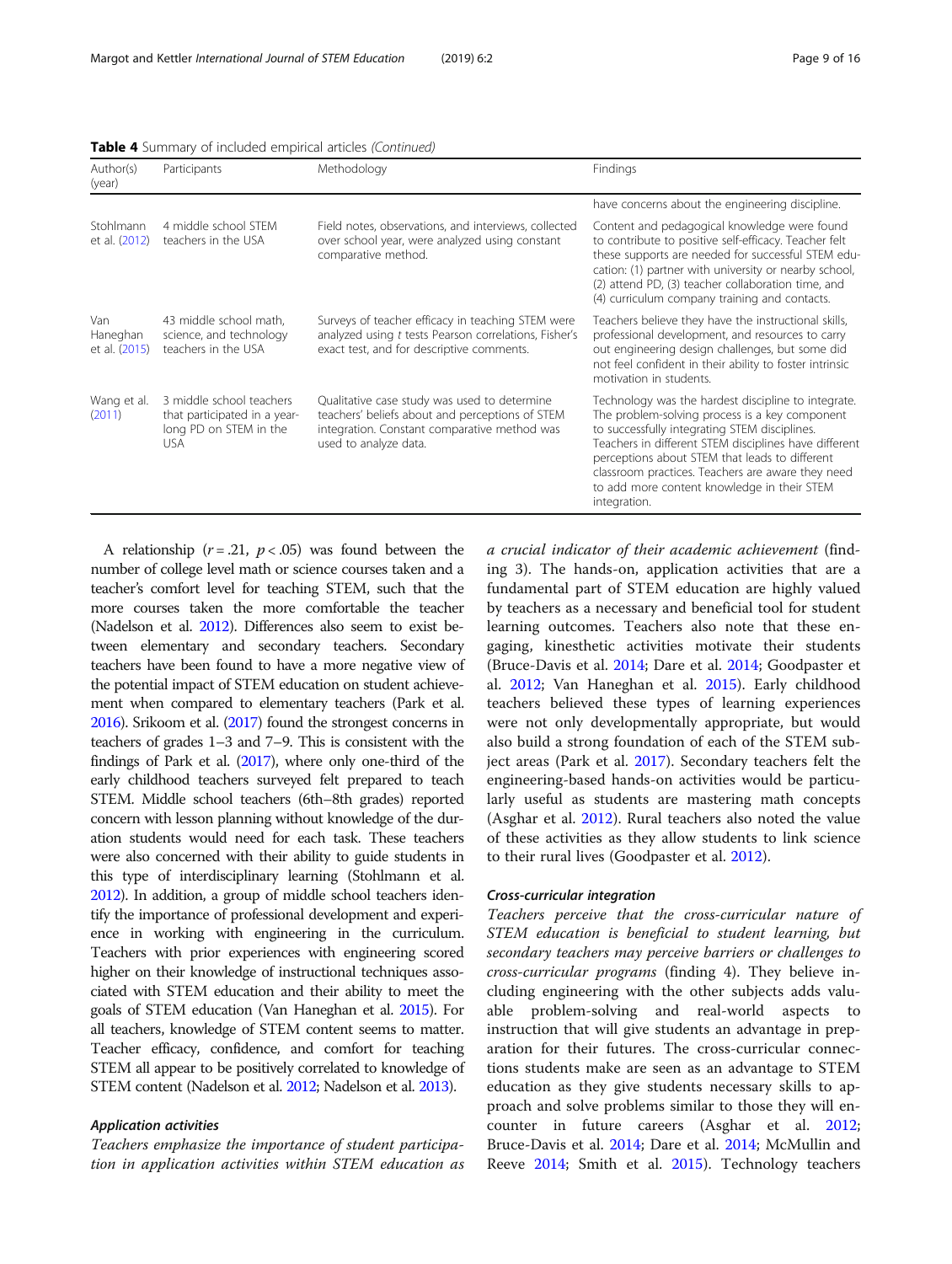were particularly interested in using this integrated cross-curricular approach in their classrooms (Asghar et al. [2012](#page-14-0)).

Although secondary teachers (grades 6–12) considered collaboration across disciplines an important success, they also reported concerns about limited communication between subject area teachers (Al Salami et al. [2017](#page-14-0)). In another study, middle school teachers expressed concerns about scheduling and content standards they felt might inhibit cross-curricular teaching (Herro and Quigley [2017](#page-15-0)). The same teachers felt collaboration and technology would be important to transdisciplinary teaching. The concept of interdisciplinarity was difficult for some secondary teachers to grasp, with a perception that integration between two subjects was possible but putting the four STEM disciplines together was problematic (El-Deghaidy et al. [2017](#page-14-0)). El-Deghaidy et al. [\(2017\)](#page-14-0) also found the teachers did not have a clear understanding of how to integrate technology, believing it was just hardware.

#### Student enjoyment

Teachers believe STEM education is inherently motivating to students (finding 5). Teachers feel the persistence and interest gained by students are very valuable as they work on STEM challenges and that students eventually begin to feel motivated and empowered by their ability to solve complex problems. The complex, open-ended design of STEM challenges also lead to student increases in academic achievement. Teachers commented that the addition of engineering to their math and science curricula brings them to life. They also felt students are genuinely interested in STEM problems. Teachers note an overwhelmingly positive response from students during STEM education. Moreover, teachers felt this increase in student enjoyment and engagement was the main reason for integrating STEM into their curriculum (Dare et al. [2014](#page-14-0); Herro and Quigley [2017;](#page-15-0) Lesseig et al. [2016](#page-15-0); McMullin and Reeve [2014](#page-15-0); Srikoom et al. [2017](#page-15-0); Van Haneghan et al. [2015](#page-15-0)).

#### Student struggles

Teachers believe that struggle and even failure are inherent yet valuable components of the engineering design process within STEM education (finding 6). Students are asked to improve upon their designs and solutions. They are encouraged to take risks. Teachers feel this is beneficial to students, especially high-achieving students that typically do not reach a point of frustration in their classrooms (Dare et al. [2014](#page-14-0)). Because failure is part of the process, it is expected and therefore accepted. This encourages students to do things they do not know how to do and challenge themselves to confront failure. Teachers feel this helps encourage students to think for

themselves and better understand the content in their classes by thinking critically about it (Holstein and Keene [2013](#page-15-0)). Teachers value these authentic learning experiences, without one right answer (Bruce-Davis et al. [2014](#page-14-0)). They felt students needed lots of practice participating in group work and learning through doing in order to be successful with STEM learning (El-Deghaidy et al. [2017](#page-14-0); Herro and Quigley [2017](#page-15-0)). Several teachers were happily surprised that low-performing students were able to be successful in the less-structured and more challenging STEM problems (Lesseig et al. [2016](#page-15-0); Wang et al. [2011](#page-15-0)). Teachers even reported that students were reluctant to begin with the STEM equipment because they were afraid it would be damaged. Students had to learn that making mistakes was going to happen and experimenting with the equipment would help them solve their STEM problem (Dare et al. [2014](#page-14-0)).

#### Value of STEM

Teachers' efficacy beliefs and the value they place on STEM education seems to influence their willingness to engage and implement STEM curriculum (finding 7). Student learning is limited when teachers' knowledge and understanding is deficient (McMullin and Reeve [2014](#page-15-0)). Teachers who have limited knowledge and comfort with STEM may feel they are unable to contribute to classroom learning during STEM activities. On the other hand, teachers that feel they have the knowledge and skill sets to implement STEM activities have a high self-efficacy toward this type of learning. Teacher perceptions of the importance of STEM influence their ability to learn and develop as STEM educators (Bell [2016](#page-14-0)). This will affect how they teach STEM curriculum. Teachers have reported challenges associated with learning the content while teaching multiple courses together (El-Deghaidy et al. [2017](#page-14-0); Goodpaster et al. [2012;](#page-14-0) Herro and Quigley [2017](#page-15-0)). Teachers felt developing new STEM problems while integrating different domains was difficult. Teachers also reported trouble combining the STEM pedagogical approach with their typical content concepts (Asghar et al. [2012\)](#page-14-0). These teachers seemed to be unable to see these things as anything but separate. Even after professional development, some teachers are still uncomfortable using STEM activities in their classroom (Asghar et al. [2012;](#page-14-0) Herro and Quigley [2017](#page-15-0)). Many professional development facilitators have seen re-sistance by teachers to utilizing STEM (Dare et al. [2014](#page-14-0); Holstein and Keene [2013\)](#page-15-0). STEM teachers show a range of fidelity with implementation, and engineering appears to be the content area teachers are least confident in teaching (Smith et al. [2015](#page-15-0); Srikoom et al. [2017\)](#page-15-0). This may be why there is a lack of evidence that engineering decisions are explicitly being made by teachers and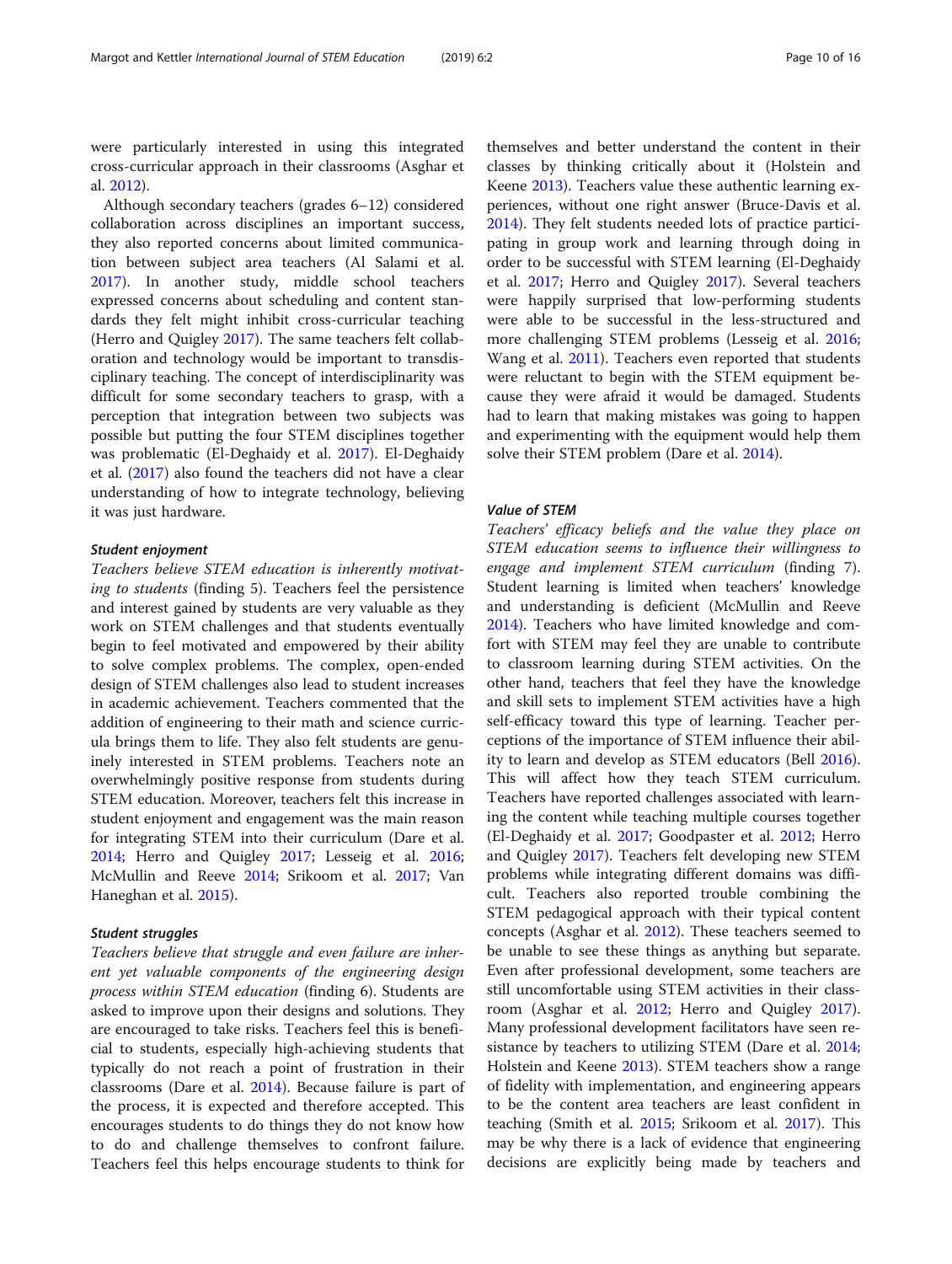students during STEM education (Lehman et al. [2014](#page-15-0); Van Haneghan et al. [2015](#page-15-0)).

While some teachers saw STEM as one more thing they needed to cover in their classrooms, many teachers felt it was a valuable way for students to learn. Teachers felt strongly that STEM should be integrated into students' K-12 education (Hsu et al. [2011](#page-15-0); McMullin and Reeve [2014;](#page-15-0) Smith et al. [2015](#page-15-0)). In other words, they felt STEM is important. Teachers believed STEM leads to higher expectations for students after high school and felt increases in scientific literacy were valuable as they challenge students to think critically about current issues and future implications in their own lives (Bruce-Davis et al. [2014](#page-14-0); El-Deghaidy et al. [2017](#page-14-0); Herro and Quigley [2017](#page-15-0)). These K-12 elementary and secondary teachers  $(n = 729)$  believed STEM education has a positive impact on student learning and outcomes (Park et al. [2016](#page-15-0)). Teachers also experienced rewarding feelings of making a difference with students and their communities when utilizing STEM education (Hsu et al. [2011;](#page-15-0) Goodpaster et al. [2012](#page-14-0); Wang et al. [2011](#page-15-0)). Teachers seemed to focus on how they could improve their STEM lessons the next time they use them. They were working on future improvements almost as soon as the lesson was over (Dare et al. [2014\)](#page-14-0).

Teacher perceptions of STEM education influence how they design their STEM units and their methods of delivery of instruction. A dynamic teacher with a positive attitude toward STEM seems to be the single most important factor to implementation fidelity and STEM program success (McMullin and Reeve [2014\)](#page-15-0). These teachers believe STEM integration can improve their students' learning outcomes (Bagiati and Evangelou [2015](#page-14-0); Dare et al. [2014;](#page-14-0) El-Deghaidy et al. [2017;](#page-14-0) Wang et al. [2011](#page-15-0)).

## What do teachers identify as challenges and barriers to using STEM pedagogy in their classrooms?

The area teachers identified as challenges and barriers related to STEM education can be organized in six categories: pedagogical challenges, curricular challenges, structural challenges, student concerns, assessment concerns, and teacher supports.

#### Pedagogical challenges

Teachers perceive that STEM pedagogy requires some fundamental shifts in how they establish classroom environments and teach, and for some teachers these shifts are not always positive (finding 8). Several pedagogical challenges were cited by teachers as inhibiting factors to STEM implementation. For example, teachers mention STEM pedagogy requires a fundamental shift away from teacher-led instruction to student led-instruction (Lesseig et al. [2016](#page-15-0); Park et al. [2017](#page-15-0)). Teachers have to be able to step out of the director role and allow students to find their own way during the lesson, which might involve unexpected directions (Lesseig et al. [2016](#page-15-0)). Another similar concern is that teachers must have a view of instruction that aligns with the philosophy of the STEM curriculum authors. There must be a match between the teachers' pedagogy and the curriculum pedagogy (Holstein and Keene [2013\)](#page-15-0). Teachers voiced a concern that they might incorrectly or inadvertently misinterpret the STEM developer's expectations (Bagiati and Evangelou [2015;](#page-14-0) Holstein and Keene [2013](#page-15-0)). Teachers also expressed concerns about STEM pedagogy meeting the diverse needs of all learners, particularly those with disabilities and various cognitive abilities (Herro and Quigley [2017](#page-15-0); Park et al. [2017](#page-15-0)). One last pedagogy concern suggests that utilization of STEM could actually hinder direct instruction of science content. Dare et al. [\(2014\)](#page-14-0) found secondary teachers noted that they were not teaching science concepts as well when utilizing STEM in their classrooms.

#### Curriculum challenges

Some teachers, especially at the high school level, perceive the integrated nature of STEM curriculum is a challenge (finding 9). Teachers had apprehension about following someone else's curriculum plan (Bagiati and Evangelou [2015](#page-14-0)). Teachers were also concerned about integrating STEM curriculum into their existing curricula. District alignment and grade level standards can be inflexible, which prevents a smooth integration of STEM. In addition, teachers noted they felt STEM curriculum could be inflexible and the difficulty with combining two inflexible curricular plans (Bagiati and Evangelou [2015;](#page-14-0) Lesseig et al. [2016](#page-15-0)). Secondary teachers felt their domain specific courses (biology II, geometry, etc.) did not integrate well with other STEM disciplines (Asghar et al. [2012\)](#page-14-0). Also, secondary teachers felt miscommunications between various STEM teachers' perception of each other's domain led to feelings of anger and subsequently caused interdisciplinary curriculum to fail. For similar reasons, teachers had concerns about developing their own STEM-based curriculum with teachers from other subject areas (Asghar et al. [2012](#page-14-0); Bell [2016;](#page-14-0) El-Deghaidy et al. [2017\)](#page-14-0). Teachers were also concerned about STEM curriculum's ability to impart meaningful learning (Asghar et al. [2012\)](#page-14-0). When implementing STEM curriculum, teachers were observed treating the inclusion of specific content as more of an afterthought (Dare et al. [2014\)](#page-14-0).

#### Structural challenges

Teachers perceived typical school structures are barriers to the implementation of STEM education (finding 10). Teachers felt the confines of class scheduling prohibited the interdisciplinary nature of STEM lessons, and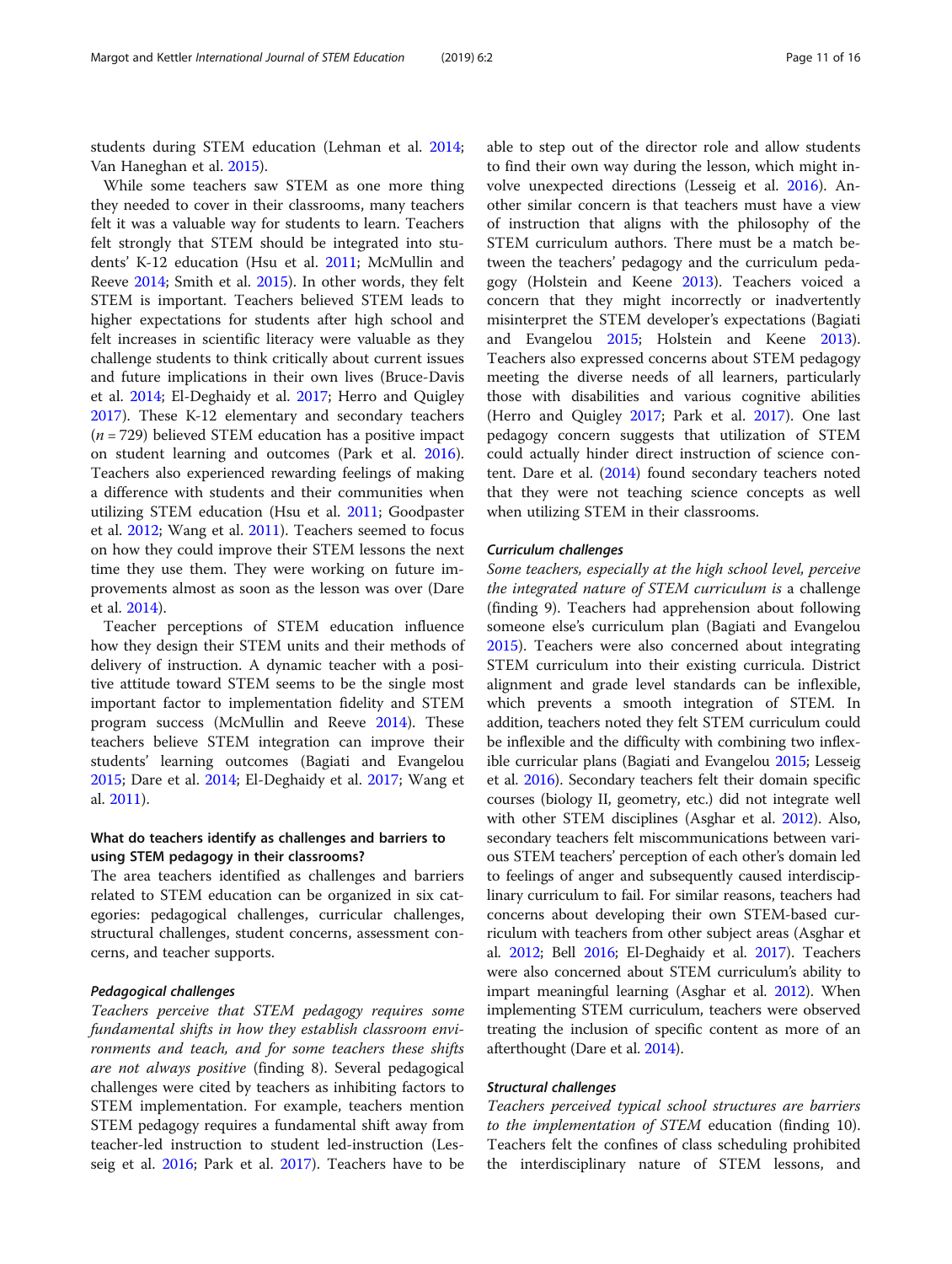various teachers teaching their own specific subjects were not conducive to interdisciplinary work either. This same scheduling prevented teachers in different subjects from planning together (Asghar et al. [2012;](#page-14-0) Dare et al. [2014](#page-14-0); Lesseig et al. [2016\)](#page-15-0). The structure of student schedules, and lack of flexibility in them, was also cited as a barrier to STEM (El-Deghaidy et al. [2017](#page-14-0); Lesseig et al. [2016\)](#page-15-0). Lack of control over pacing of curriculum and the sequence of instruction were also discussed as troublesome when teachers sought to integrate multiple disciplines for authentic STEM lessons (Herro and Quigley [2017\)](#page-15-0). At the district level, teachers felt administrative and financial supports could be a challenge to STEM implementation (Asghar et al. [2012](#page-14-0); Clark and Andrews [2010](#page-14-0); Hsu et al. [2011;](#page-15-0) Park et al. [2016](#page-15-0); Park et al. [2017](#page-15-0)). Another concern was a lack of technology resources available to students. Without student computers and other technology tools available, it was difficult to integrate the technology piece into STEM lessons (Wang et al. [2011](#page-15-0)). The last structural concern was the way education is organized and evaluated at the state level (Asghar et al. [2012](#page-14-0)).

#### Student concerns

Teachers believe that students are unable or unwilling to be successful with STEM education or initiatives (finding 11). Several studies reported teachers underestimate student abilities to solve STEM problems (Al Salami et al. [2017](#page-14-0); Asghar et al. [2012;](#page-14-0) Bagiati and Evangelou [2015](#page-14-0); Goodpaster et al. [2012;](#page-14-0) Van Haneghan et al. [2015](#page-15-0)). Many of these teachers did not believe their students were competent enough in content areas to apply these skills to self-directed STEM problems. They felt these types of problems would be very difficult for their students and would cause their students to become unmotivated to learn. Teachers reported a need for instructional tools they could use to motivate students and get them interested in STEM subjects. In addition, rural teachers noted the challenges associated with modifying the curriculum in order to meet the needs of underperforming students (Goodpaster et al. [2012](#page-14-0)). Teacher beliefs about their students may be related to their implementation fidelity of STEM curriculum (Holstein and Keene [2013\)](#page-15-0).

#### Assessments, time, and knowledge

Teachers perceive that lack of quality assessment tools, planning time, and knowledge of STEM disciplines are challenges and barriers to STEM initiatives (finding 12). In one study, more than 40% of the teachers felt there was a lack of assessments for STEM programs (Nadelson and Seifert [2013](#page-15-0)). These teachers and many others felt there were not enough standardized classroom assessments to use with STEM lessons. This makes assessing student learning in a STEM curriculum very difficult. Teachers felt there were not enough formative assessments to discover what concepts students understood from other disciplines (Asghar et al. [2012;](#page-14-0) Dare et al. [2014](#page-14-0)). Additionally, teachers were concerned about group grading. They felt unsure of how they would assess each member of the group individually to make sure they had mastery of the standards (Herro and Quigley [2017](#page-15-0)). Formative assessments help teachers know when reteaching or remediating is necessary or when students already know the material.

Teachers were concerned with the increased workload associated with STEM programming. They have to find more time to plan with other subject areas and to prepare the materials for students. Presenting the material and allowing for varying ability levels among students also required more time. This makes a lack of time one of the primary concerns teachers had when implementing STEM (Bagiati and Evangelou [2015;](#page-14-0) Hsu et al. [2011](#page-15-0); Goodpaster et al. [2012](#page-14-0); Park et al. [2016](#page-15-0)).

Teachers also believed they had a lack of subject matter knowledge concerning STEM content. Pre-service and in-service training was seen as inadequate in preparing teachers to implement STEM. Teachers felt they needed clarity about how the program was supposed to be implemented into existing programs (Nadelson and Seifert [2013\)](#page-15-0). They did not feel fully prepared to integrate STEM subjects (Al Salami et al. [2017](#page-14-0); Hsu et al. [2011](#page-15-0)). Teachers also perceived a lack of instructional resources was a hurdle in their path to provide STEM opportunities for students (Park et al. [2017\)](#page-15-0). Although teachers deemed STEM education important and valuable, they were not comfortable with meeting the high teacher expectations they felt were associated with STEM. Feeling unsure about one's ability to teach STEM could lead teachers to a reduced confidence in their teaching efficacy (Bagiati and Evangelou [2015;](#page-14-0) Clark and Andrews [2010;](#page-14-0) Holstein and Keene [2013\)](#page-15-0).

#### What do teachers feel supports their efforts to implement STEM?

Some studies captured ways that teachers might need an additional support. Five main areas were found in the research that addressed this need for support. They were in the areas of collaboration, curriculum, district support, prior experiences, and professional development.

#### Collaboration

Teachers believe that a culture of collaboration would increase the viability of STEM programs (finding 13; Asghar et al. [2012;](#page-14-0) Bruce-Davis et al. [2014](#page-14-0); Herro and Quigley [2017;](#page-15-0) Lehman et al. [2014](#page-15-0); Stohlmann et al. [2012](#page-15-0); Wang et al. [2011](#page-15-0)). Teachers explained the importance of collaborating with other STEM teachers and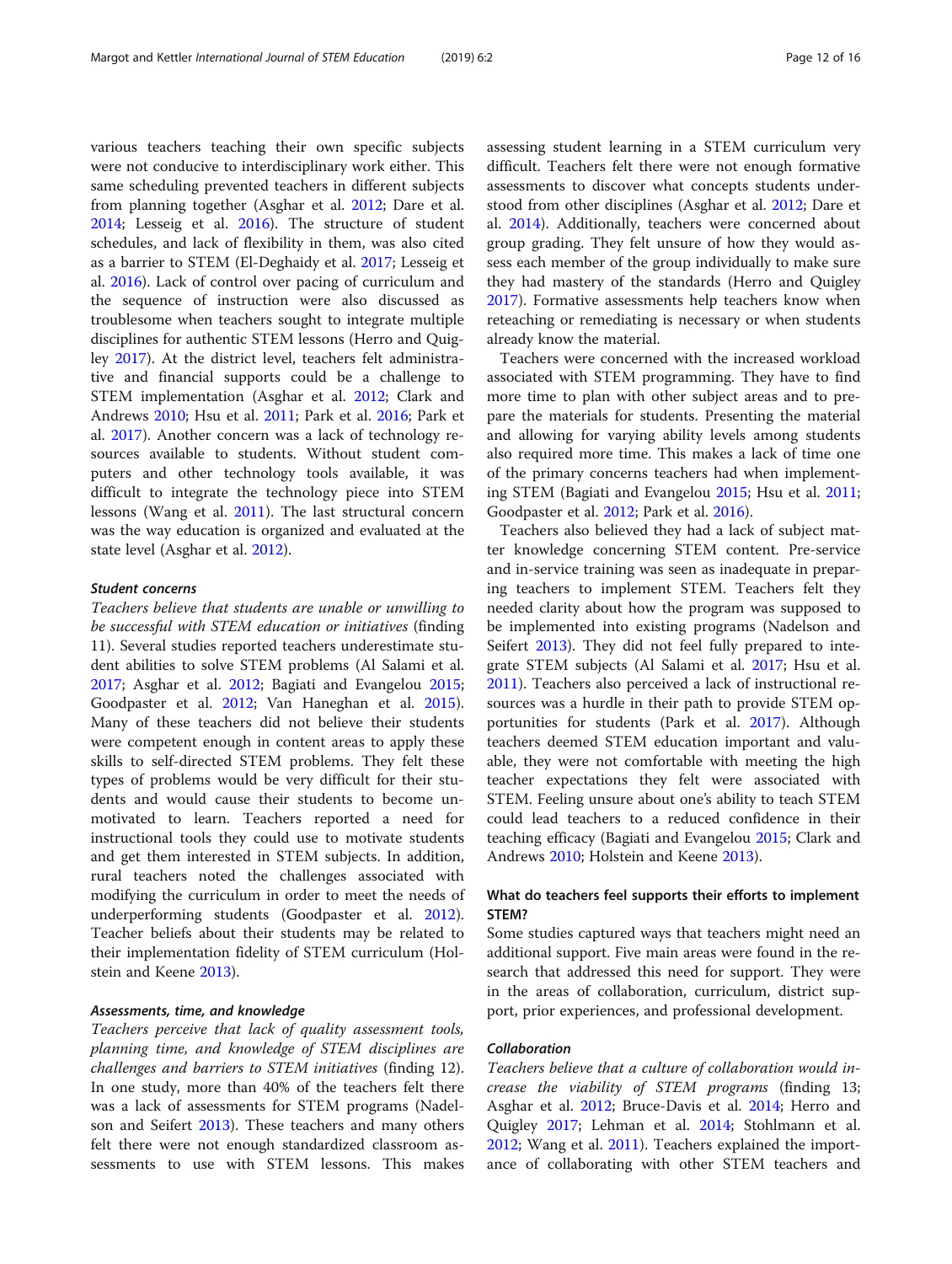university professionals in order to not only create an atmosphere that enhances preparation for STEM lessons, but also to model a team approach to students. STEM pedagogy required students to collaborate to solve challenges, so a teacher modeling the strength of a group approach is beneficial. One teacher noted that teachers had been siloed in the past, and an integrated team approach was necessary for STEM planning and implementation (Asghar et al. [2012](#page-14-0)). Other teachers attributed much of their success with STEM to partnerships with university faculty and accessing the expertise in their community (Lehman et al. [2014\)](#page-15-0). Partnerships with museums and other community-based centers were helpful to capitalize on learning about STEM careers and experiences (El-Deghaidy et al. [2017](#page-14-0)). These supports helped the teachers feel comfortable taking risks and delving deeper into STEM concepts outside their comfort area.

Many teachers felt collaboration was the key to successful transdisciplinary teaching required for STEM lessons (Herro and Quigley [2017](#page-15-0); Stohlmann et al. [2012](#page-15-0)). Teachers felt intentional time was necessary throughout the school year for various disciplines to meet together for planning in order to bridge the disciplines. They also believed a technology-enabled network could be an effective means of collaborating between content area teachers. Providing time and opportunities for collaborative planning and open communication between teachers may be critical to successful implementation.

## Curriculum

Teachers believe that the availability of a quality curriculum would enhance the likelihood of success of STEM initiatives (finding 14; Asghar et al. [2012](#page-14-0); Lehman et al. [2014](#page-15-0); McMullin and Reeve [2014;](#page-15-0) Stohlmann et al. [2012](#page-15-0); Van Haneghan et al. [2015](#page-15-0); Wang et al. [2011](#page-15-0)). Teachers discussed the importance of a flexible curriculum that is engineering-based. In order to be effective, the curriculum must be flexible enough to be used with various ability levels and educational environments while still being focused on the engineering design process (Lehman et al. [2014\)](#page-15-0). Teachers believed this type of curriculum increased their belief in themselves, or self-efficacy, to teach STEM (Lehman et al. [2014;](#page-15-0) Van Haneghan et al. [2015](#page-15-0)). The STEM curriculum or modules must also be explicitly and tightly connected to the standards. In addition, these modules need to be developmentally appropriate (Asghar et al. [2012\)](#page-14-0). Teachers expressed a desire for specific, ready-made STEM problems they could use in their classrooms immediately. These problems must be grounded in the STEM disciplines and driven by the standards (Asghar et al. [2012](#page-14-0); Wang et al. [2011\)](#page-15-0). Also, there must be fidelity in the implementation of the curriculum such that the teachers utilize the expectations and goals intended by the

curriculum designers (McMullin and Reeve [2014](#page-15-0); Stohlmann et al. [2012](#page-15-0)).

#### District support

Teachers perceive school district support, guidance, and flexibility were necessary for STEM initiatives (finding 15). In fact, school district support was cited as the number one most important factor to STEM success in two of the studies (Bruce-Davis et al. [2014;](#page-14-0) McMullin and Reeve [2014\)](#page-15-0). It was also mentioned by other studies as an important factor (Holstein and Keene [2013;](#page-15-0) Park et al. [2016\)](#page-15-0). A supportive administrator or administrative team is important when teachers are implementing STEM pedagogy. Teachers believed guidance by and constant dialog with administrators is needed in order to successfully utilize STEM programs (El-Deghaidy et al. [2017](#page-14-0); Holstein and Keene [2013;](#page-15-0) McMullin and Reeve [2014](#page-15-0)). Teachers believed it was necessary for their school districts to allow flexibility for them to expand the curricula and instruction beyond national and state standards, so they were able to offer problems that meet student interests, talents, and academic needs (Bruce-Davis et al. [2014\)](#page-14-0). In addition, the K-12 curricular framework or scope and sequence should be restructured to allow for STEM programing (Herro and Quigley [2017](#page-15-0); Park et al. [2016\)](#page-15-0).

Teachers also felt that districts need to help parents and students understand course offerings and what STEM courses will teach them. Secondary teachers believed another important consideration is how high school credit will be given in these courses. More math or science credit might have increased student enrollment rather than only giving elective credits for taking STEM courses (McMullin and Reeve [2014](#page-15-0)).

#### Prior experiences

Teachers perceive that previous experience using student-centered, inquiry models of instruction facilitate success in a STEM initiative (finding 16). Similarly structured prior experiences by teachers were commonly seen as facilitators to STEM success. Teachers who had more science or math courses in college (Park et al. [2016](#page-15-0)) or had utilized similar instructional methods (i.e., problem-based learning, inquiry-based learning, questioning techniques, guided independent research studies) felt these experiences allowed them to promote the inductive and deductive reasoning across disciplines necessary for STEM (Bagiati and Evangelou [2015](#page-14-0); Bruce-Davis et al. [2014](#page-14-0); Park et al. [2017\)](#page-15-0). Confidence with STEM pedagogy increased because of these prior experiences.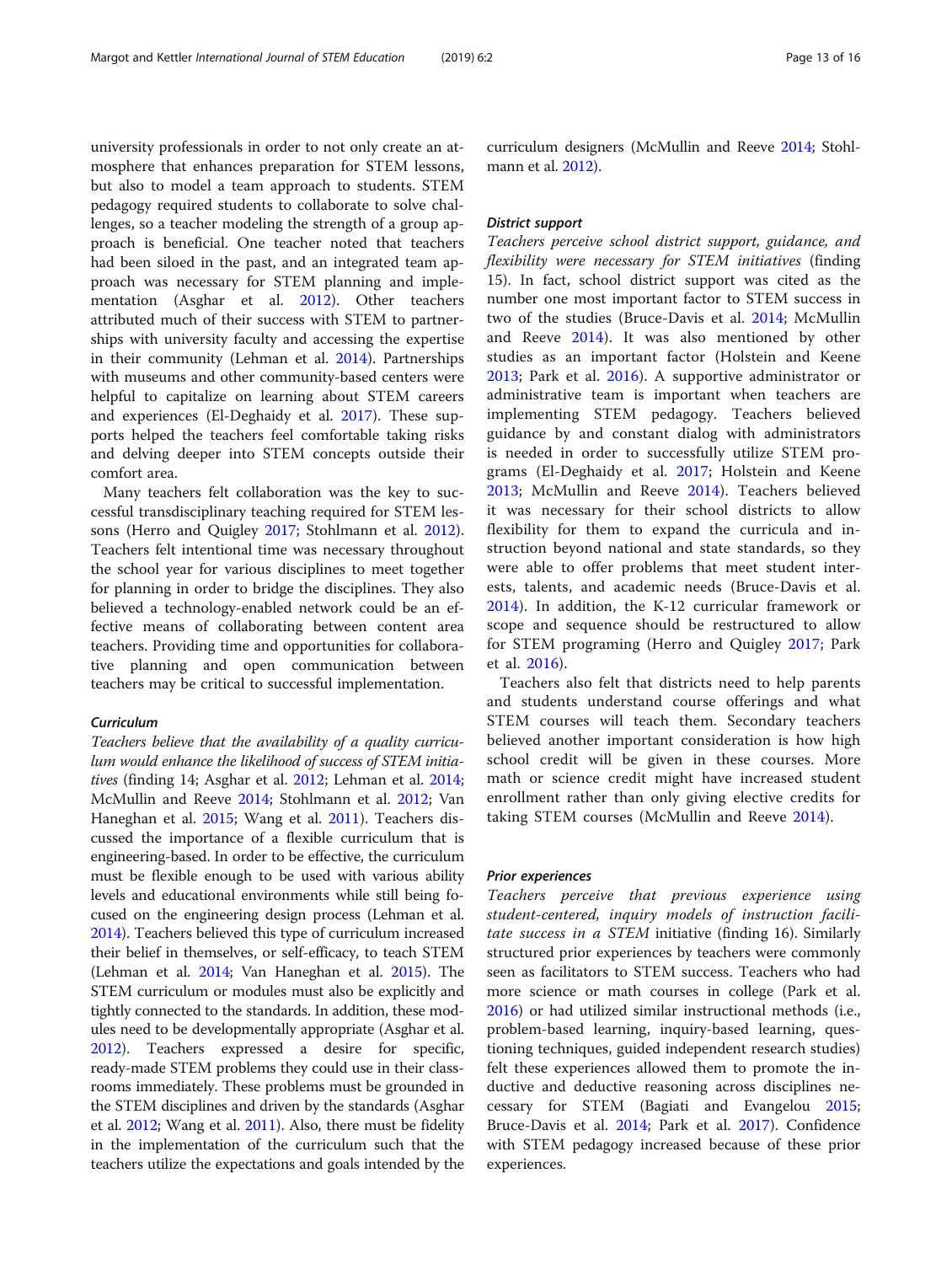#### Professional development

Teachers believe that well-organized and frequently available professional learning opportunities would facilitate successful STEM initiatives (finding 17). The most often mentioned support that would increase the effectiveness of STEM education was learning opportunities for teachers to increase their ability to effectively integrate STEM content into their curriculum. Teachers at multiple stages in their careers reported significant increases in their confidence, knowledge, and efficacy to teach STEM after attending professional development programs (Lesseig et al. [2016;](#page-15-0) Nadelson et al. [2012](#page-15-0); Nadelson et al. [2013](#page-15-0); Nadelson and Seifert [2013](#page-15-0); Van Haneghan et al. [2015\)](#page-15-0). Effective professional development or continuing education needs to provide time and structure for teachers to explore how STEM can be integrated within their curriculum while focusing on increasing teacher's content knowledge and experiences with STEM. Research indicates these factors will directly influence teacher practice and student learning (Nadelson et al. [2013](#page-15-0); Van Haneghan et al. [2015](#page-15-0)). Teachers wanted more strategies to improve student performance in engineering design challenges (Bruce-Davis et al. [2014](#page-14-0); Lesseig et al. [2016](#page-15-0); Van Haneghan et al. [2015](#page-15-0)). Teachers need support when incorporating engineering into their math and science instruction (El-Deghaidy et al. [2017](#page-14-0); Lehman et al. [2014\)](#page-15-0). Teachers felt support for planning and implementation should be ongoing and include pedagogical tools they can use to increase student academic success (Lesseig et al. [2016\)](#page-15-0).

The thematic analysis process began with assigning codes to segments of text followed by the grouping of those coded text segments. These grouped segments led to 17 findings that were supported by multiple text segments extracted from the qualified studies. Ultimately, these 17 findings suggest the following themes from this systematic review of research involving teachers' perceptions of STEM education initiatives:

- Variation among teachers' age, gender, experience, and perceived value of STEM education may influence their support and enthusiasm for schoolwide STEM initiatives.
- Secondary, especially high school, teachers seem more likely to perceive interdisciplinary STEM initiatives as challenges to what they believe to be high-quality learning opportunities for students.
- STEM education initiatives may require substantial shifts in pedagogy, curriculum, assessment, support, and training, and teachers are likely to see any of these as challenges and/or barriers.
- Teachers perceive the engaging and authentic nature of interdisciplinary STEM education initiatives as potentially beneficial for students.

#### **Discussion**

#### Recommendations for practice

In order to support teachers and STEM programs as they seek to develop STEM talent, necessary provisions must be provided so they can act as a facilitating catalyst in the student's development. It seems very promising that the results from multiple studies were so similar in their findings concerning challenges and supports. Teachers need quality curriculum that aligns with district and state guidelines and includes formative assessment techniques teachers can use to assess their students' conceptual understandings. Professional development that is attended by the team of teachers that will be utilizing the curriculum (Nadelson et al. [2012](#page-15-0)) and allows teachers to gain experience with STEM concepts and the pedagogy in a meaningful way is also necessary. The pedagogical strategies associated with STEM must be explicitly taught to teachers and modeled in order to improve fidelity of programming. Teachers have to become comfortable allowing their students to "take the wheel" and drive instruction. They have to learn how to play the role of facilitator of knowledge and how to encourage students to take academic risks. All of this can be practiced and reinforced in professional development before implementation in classrooms. The National Research Council ([2013](#page-15-0)) recommends that districts develop a mechanism for focused professional development to be coordinated that aligns with instructional reforms and provides high-quality learning opportunities for teachers. The content knowledge and affective needs teachers have regarding STEM instruction must be attended to during in-service learning.

District administrators must be aware of the need for increased time to collaborate with the other STEM teachers. Building time into the school year for teachers to plan lessons and prepare lessons with colleagues would facilitate STEM integration. As teachers move from teaching single subjects to teaching cross-curricular units, they will need time to work together. Teachers need to be encouraged to work together to create innovative ways to successfully integrate this multidisciplinary way of thinking and learning. An open and transparent means of communicating is necessary within the school and district concerning teacher needs and supports regarding STEM education.

#### Recommendations for future research

More studies that document the success of STEM programs with low ability and diverse student populations would be beneficial encouragement to teachers. Teachers need to believe all students can benefit from STEM instruction. As they begin to experience student success in their classrooms, they will be encouraged to continue implementing STEM activities.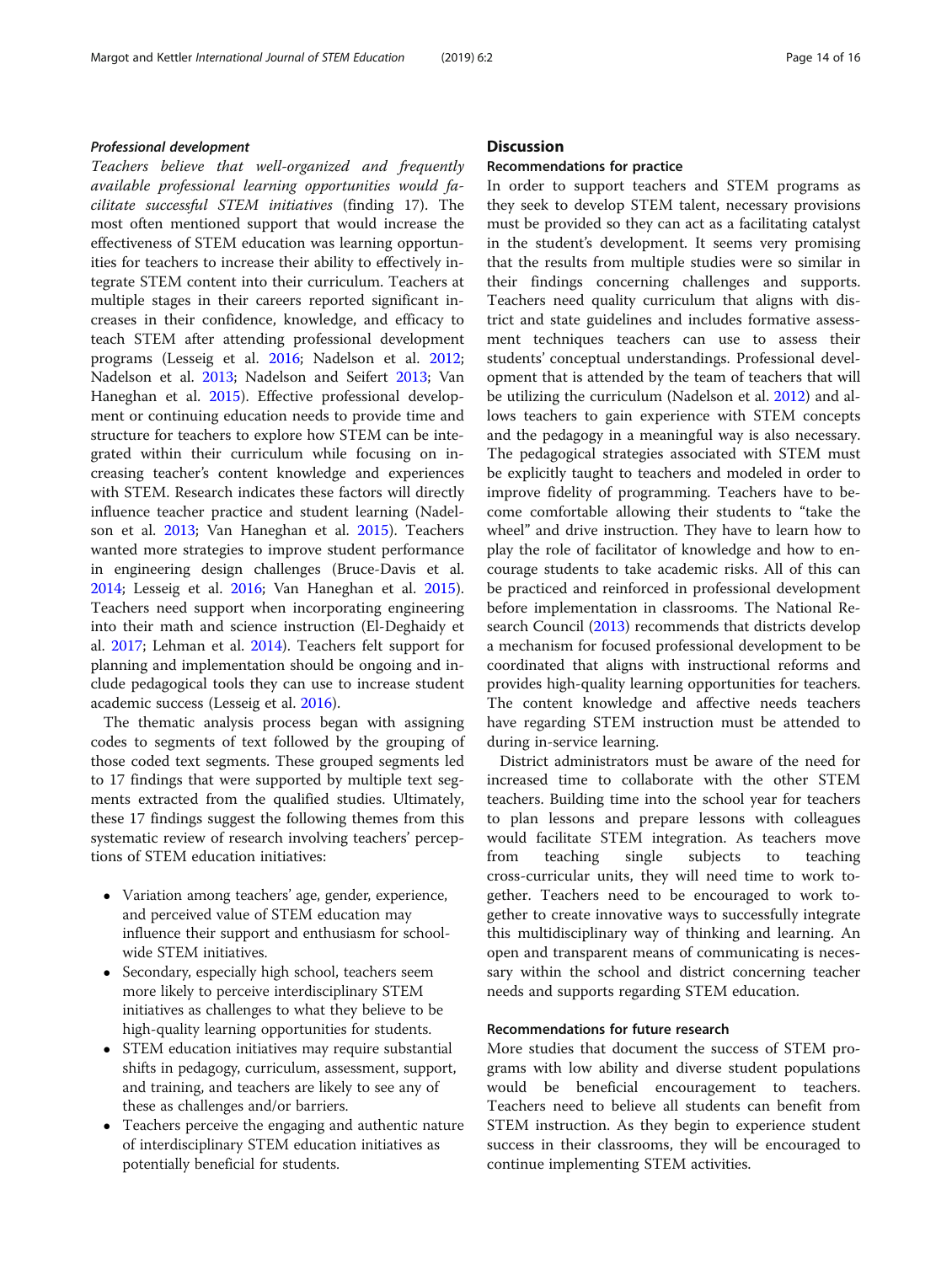<span id="page-14-0"></span>A study examining differences in STEM perception among gifted and non-gifted educators would be interesting in light of the pedagogical similarities between STEM and gifted education (Mann and Mann [2017\)](#page-15-0). An examination of the confidence levels of these two groups of teachers as they develop STEM talent within their classrooms would yield useful data for future professional development.

Further study of effective implementation of the core tenets Moore et al. ([2014](#page-15-0)) suggested should be conducted in classrooms in various school settings (urban, rural, and suburban). There may be specific pedagogical needs within different settings that can be addressed with teacher in-service instruction.

Research into effective formative assessment strategies during STEM education needs to be conducted. Teachers felt this was a missing component of STEM programs (Asghar et al. 2012; Dare et al. 2014). Effective ways to gauge student understanding would yield more efficient STEM talent development. Teachers could better differentiate for various ability levels within their classrooms if they better understand each student's progress throughout the unit (Tomlinson and Moon [2013\)](#page-15-0).

More work needs to be done in order to understand how best to support teachers as they attempt to integrate STEM education into their classrooms (Dare et al. 2014).

#### Conclusions

The 17 findings from this study should be used to guide school/district STEM initiatives. Because these 17 findings were found across multiple studies, they could help inform future professional development and teacher initiatives to improve teacher efficacy related to STEM instruction/integration.

Teachers appear to value STEM education and believe it enhances student-learning outcomes while preparing students for their future. With increased confidence, teachers would likely be more effective at integrating STEM activities. The research seems clear that increased confidence leads to better performance during instruction, and this will lead to gains in student learning (Nadelson et al. [2012](#page-15-0); Nadelson et al. [2013\)](#page-15-0).

#### Acknowledgements

Not applicable

#### Funding

There are no sources of funding for this study.

#### Availability of data and materials

All data were found on the following databases: Academic Search Complete, ERIC via Ebscohost, PsychINFO via Ebscohost, and Google Scholar.

#### Authors' contributions

Both authors read and approved the final manuscript.

#### Competing interests

The authors declare that they have no competing interests.

#### Publisher's Note

Springer Nature remains neutral with regard to jurisdictional claims in published maps and institutional affiliations.

#### Author details

<sup>1</sup>Department of Teaching and Learning, Grand Valley State University, 401 Fulton St. W, Grand Rapids, MI 49504, USA. <sup>2</sup>School of Education, Baylor University, Waco, USA.

Received: 30 May 2018 Accepted: 10 December 2018 Published online: 14 January 2019

#### References

#### Articles included in the review are indicated by an asterisk (\*).

- Al Salami, M. K., Makela, C. J., & de Miranda M. A. (2017). Assessing changes in teachers' attitudes toward interdisciplinary STEM teaching. International Journal of Technology and Design Education, 27, 63–88. [https://doi.org/10.](https://doi.org/10.1007/s10798-015-9341-0) [1007/s10798-015-9341-0](https://doi.org/10.1007/s10798-015-9341-0).
- Asghar, A., Ellington, R., Rice, E., Johnson, F., & Prime, G. M. (2012). Supporting STEM education in secondary science contexts. The Interdisciplinary Journal of Problem-based Learning, 6(2), 85–125. [https://doi.org/10.7771/1541-5015.1349.](https://doi.org/10.7771/1541-5015.1349)
- Bagiati, A., & Evangelou, D. (2015). Engineering curriculum in the preschool classroom: the teacher's experience. European Early Childhood Education Research Journal, 23(1), 112–128. [https://doi.org/10.1080/1350293X.2014.](https://doi.org/10.1080/1350293X.2014.991099) [991099](https://doi.org/10.1080/1350293X.2014.991099).
- Bell, D. (2016). The reality of STEM education, design, and technology teachers' perceptions: a phenomenographic study. International Journal of Design Education, 26, 61–79. <https://doi.org/10.1007/s10798-015-9300-9>.
- Braun, V., & Clarke, V. (2006). Using thematic analysis in psychology. Qualitative Research in Psychology, 3, 77–101. [https://doi.org/10.1191/](https://doi.org/10.1191/1478088706qp063oa) [1478088706qp063oa.](https://doi.org/10.1191/1478088706qp063oa)
- Bruce-Davis, M. N., Gubbins, E. J., Gilson, C. M., Villanueva, M., Foreman, J. L., & Rubenstein, L. D. (2014). STEM high school administrators', teachers', and students' perceptions of curricular and instructional strategies and practices. Journal of Advanced Academics, 25(3), 272–306. [https://doi.org/10.1177/](https://doi.org/10.1177/1932202X14527952) [1932202X14527952.](https://doi.org/10.1177/1932202X14527952)
- Chamberlin, S. A., & Pereira, N. (2017). Differentiating engineering activities for use in a mathematics setting. In D. Dailey & A. Cotabish (Eds.), Engineering Instruction for High-Ability Learners in K-8 Classrooms (pp. 45–55). Waco, TX: Prufrock Press.
- Christenson, J. (2011). Ramaley coined STEM term now used nationwide. Winona Daily News. Retrieved from [http://www.winonadailynews.com/news/local/](http://www.winonadailynews.com/news/local/article_457afe3e-0db3-11e1-abe0-001cc4c03286.html) [article\\_457afe3e-0db3-11e1-abe0-001cc4c03286.html](http://www.winonadailynews.com/news/local/article_457afe3e-0db3-11e1-abe0-001cc4c03286.html)
- Clark, R., & Andrews, J. (2010). Researching primary engineering education: UK perspectives, an exploratory study. European Journal of Engineering Education, 35(5), 585–595. <https://doi.org/10.1080/03043797.2010.497551>.
- Dare, E. A., Ellis, J. A., & Roehrig, G. H. (2014). Driven by beliefs: understanding challenges physical science teachers face when integrating engineering and physics. Journal of Pre-College Engineering Education Research, 4(2), 47–61. <https://doi.org/10.7771/2157-9288.1098>.
- El-Deghaidy, H., Mansour, N., Alzaghibi, M. & Alhammad, K. (2017). Context of STEM integration in schools: views from in-service science teachers. EURASIA Journal of Mathematics, Science, and Technology Education, 13(6), 2459–2484. <https://doi.org/10.12973/eurasia.2017.01235a>.
- Gagné, F. (2007). Ten commandments for academic talent development. The Gifted Child Quarterly, 51, 93–118. [https://doi.org/10.1177/0016986206296660.](https://doi.org/10.1177/0016986206296660)
- Gagné, F. (2011). Academic talent development and the equity issue in gifted education. Talent Development and Excellence, 3(1), 3–22 [http://d-nb.info/](http://d-nb.info/1011435659/34) [1011435659/34](http://d-nb.info/1011435659/34).
- Gomez, A., & Albrecht, B. (2013). True STEM education. Technology and Engineering Teacher, 73(4), 8 Retrieved from [https://www.iteea.org/39191.aspx.](https://www.iteea.org/39191.aspx)
- Goodpaster, K. P. S., Adedokun, O. A., & Weaver, G. C. (2012). Teachers' perceptions of rural STEM teaching: implications for rural teacher retention. Rural Educator, 33(3), 9–22. Retrieved from [https://pdfs.semanticscholar.org/](https://pdfs.semanticscholar.org/950f/3fe943ee93114431d09a56ffb61e1b665778.pdf) [950f/3fe943ee93114431d09a56ffb61e1b665778.pdf](https://pdfs.semanticscholar.org/950f/3fe943ee93114431d09a56ffb61e1b665778.pdf)